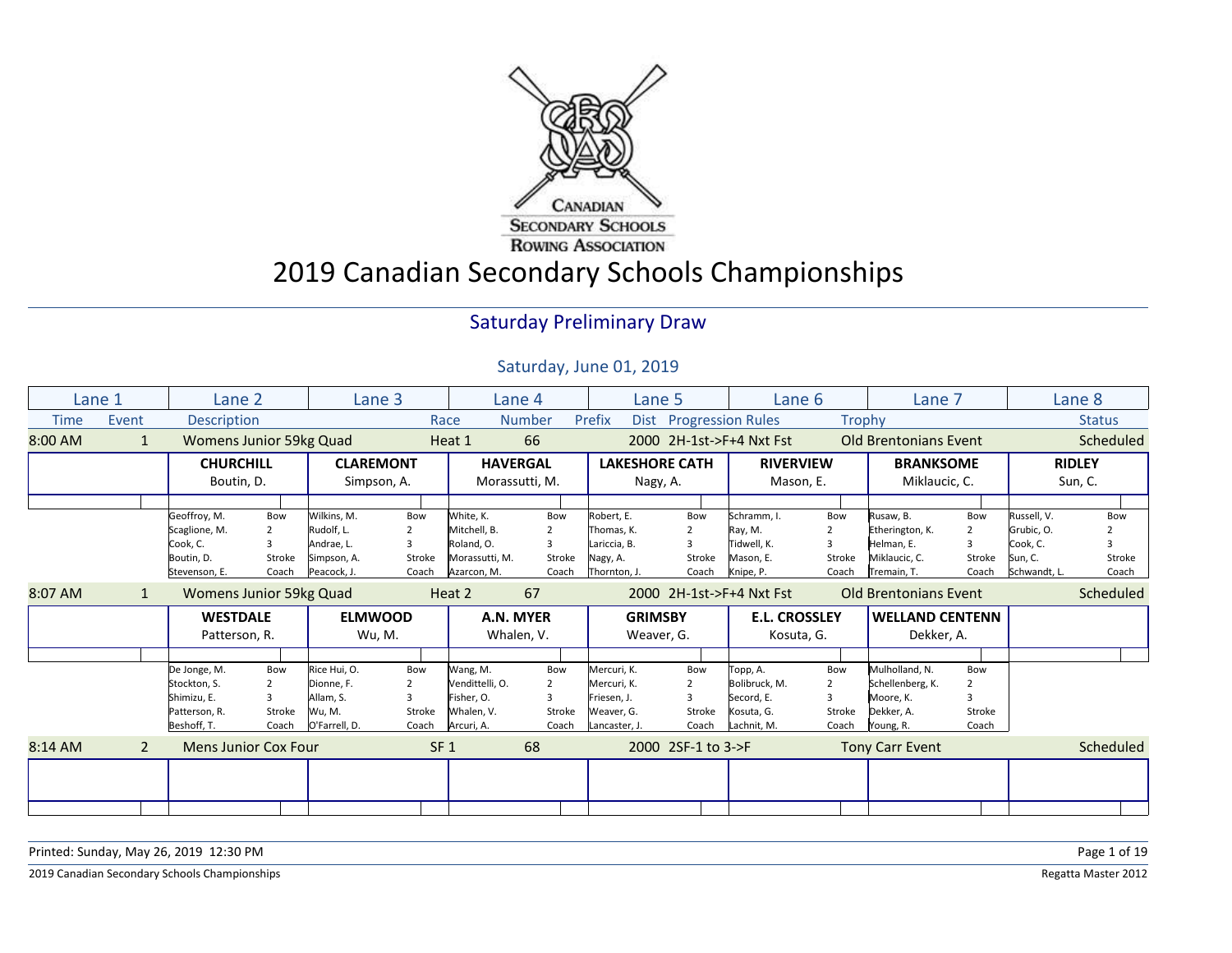|             | Lane 1         | Lane 2                           |        | Lane 3                 |                 |                | Lane 4            | Lane 5           |                        | Lane 6                   |        | Lane 7                 |        |             | Lane 8        |
|-------------|----------------|----------------------------------|--------|------------------------|-----------------|----------------|-------------------|------------------|------------------------|--------------------------|--------|------------------------|--------|-------------|---------------|
| <b>Time</b> | Event          | <b>Description</b>               |        |                        | Race            |                | <b>Number</b>     | Prefix           | Dist Progression Rules |                          | Trophy |                        |        |             | <b>Status</b> |
| 8:21 AM     | $\overline{2}$ | <b>Mens Junior Cox Four</b>      |        |                        | SF <sub>2</sub> |                | 69                |                  | 2000 2SF-1 to 3->F     |                          |        | <b>Tony Carr Event</b> |        |             | Scheduled     |
|             |                |                                  |        |                        |                 |                |                   |                  |                        |                          |        |                        |        |             |               |
|             |                |                                  |        |                        |                 |                |                   |                  |                        |                          |        |                        |        |             |               |
| 8:28 AM     | $\mathbf{3}$   | Womens Senior 63kg Double        |        |                        |                 | Heat 1         | 70                |                  |                        | 2000 3H-1st->F+3 Nxt Fst |        | R.E.Baum Event         |        |             | Scheduled     |
|             |                | <b>WESTDALE</b>                  |        | <b>ST. MARYS</b>       |                 |                | <b>EDEN</b>       | <b>GRIMSBY</b>   |                        | <b>GULF ISLANDS</b>      |        | <b>UXBRIDGE</b>        |        |             | <b>SIMCOE</b> |
|             |                | Boorman, C.                      |        | Maillet, A.            |                 |                | Tonnos, P.        | Frolick, I.      |                        | Barrett, L.              |        | Brown, L.              |        |             | Parkin, E.    |
|             |                |                                  |        |                        |                 |                |                   |                  |                        |                          |        |                        |        |             |               |
|             |                | Blais, G.                        | Bow    | Corradini, S.          | Bow             | Campbell, D.   | Bow               | Dockray, R.      | Bow                    | Sawchuk, C.              | Bow    | Kennedy, B.            | Bow    | Burgess, O. | Bow           |
|             |                | Boorman, C.                      | Stroke | Maillet, A.            | Stroke          | Tonnos, P.     | Stroke            | Frolick, I.      | Stroke                 | Barrett, L.              | Stroke | Brown, L.              | Stroke | Parkin, E.  | Stroke        |
|             |                | Denew, P.                        | Coach  | Hanta, G.              | Coach           | Walton, R.     | Coach             | Fisher, M.       | Coach                  | Mitchell, S.             | Coach  | Durward, J.            | Coach  | Nail, J.    | Coach         |
| 8:35 AM     | $\mathbf{3}$   | Womens Senior 63kg Double        |        |                        |                 | Heat 2         | 71                |                  |                        | 2000 3H-1st->F+3 Nxt Fst |        | R.E.Baum Event         |        |             | Scheduled     |
|             |                | <b>BRANKSOME</b>                 |        | <b>SOUTH DELTA</b>     |                 |                | <b>SHAWNIGAN</b>  | <b>FORT ERIE</b> |                        | <b>BROCKVILLE</b>        |        | <b>KINGSTON CVI</b>    |        |             |               |
|             |                | Ettehadieh, A.                   |        | Gach, E.               |                 |                | Lu, C.            | Goulding, C.     |                        | Bourne, S.               |        | Jodoin, I.             |        |             |               |
|             |                |                                  |        |                        |                 |                |                   |                  |                        |                          |        |                        |        |             |               |
|             |                | Kent, S.                         | Bow    | Anderson, H.           | Bow             | Bomans, J.     | Bow               | Scher, A.        | Bow                    | Howley, I.               | Bow    | Stephenson, J.         | Bow    |             |               |
|             |                | Ettehadieh, A.                   | Stroke | Gach, E.               | Stroke          | Lu, C.         | Stroke            | Goulding, C.     | Stroke                 | Bourne, S.               | Stroke | Jodoin, I.             | Stroke |             |               |
|             |                | Davenport Huyer, L.              | Coach  | Edwards, D.            | Coach           | Montgomery, M. | Coach             | Jolliffe, K.     | Coach                  | Boyd, D.                 | Coach  | Jodoin, B.             | Coach  |             |               |
| 8:42 AM     | 3              | <b>Womens Senior 63kg Double</b> |        |                        |                 | Heat 3         | 72                |                  |                        | 2000 3H-1st->F+3 Nxt Fst |        | <b>R.E.Baum Event</b>  |        |             | Scheduled     |
|             |                | <b>RIDLEY</b>                    |        | <b>BLESSED TRINITY</b> |                 |                | <b>SAINT PAUL</b> | <b>TRINITY</b>   |                        | <b>CHURCHILL</b>         |        | <b>HOLY CROSS - SC</b> |        |             |               |
|             |                | Cook, G.                         |        | Kuzyk, R.              |                 |                | lacobaccio, A.    | Gardiner, C.     |                        | Sebastianelli, C.        |        | Rappit, M.             |        |             |               |
|             |                |                                  |        |                        |                 |                |                   |                  |                        |                          |        |                        |        |             |               |
|             |                | Drennan, C.                      | Bow    | Faraci, B.             | Bow             | Scott, S.      | Bow               | Spoor, A.        | Bow                    | Gu, C.                   | Bow    | Pariak, K.             | Bow    |             |               |
|             |                | Cook, G.                         | Stroke | Kuzyk, R.              | Stroke          | lacobaccio, A. | Stroke            | Gardiner, C.     | Stroke                 | Sebastianelli, C.        | Stroke | Rappit, M.             | Stroke |             |               |
|             |                | Preston, S.                      | Coach  | Sferrazza, L.          | Coach           | Verbraeken, W. | Coach             | Hamilton, J.     | Coach                  | Markarian, M.            | Coach  | Hingston, M.           | Coach  |             |               |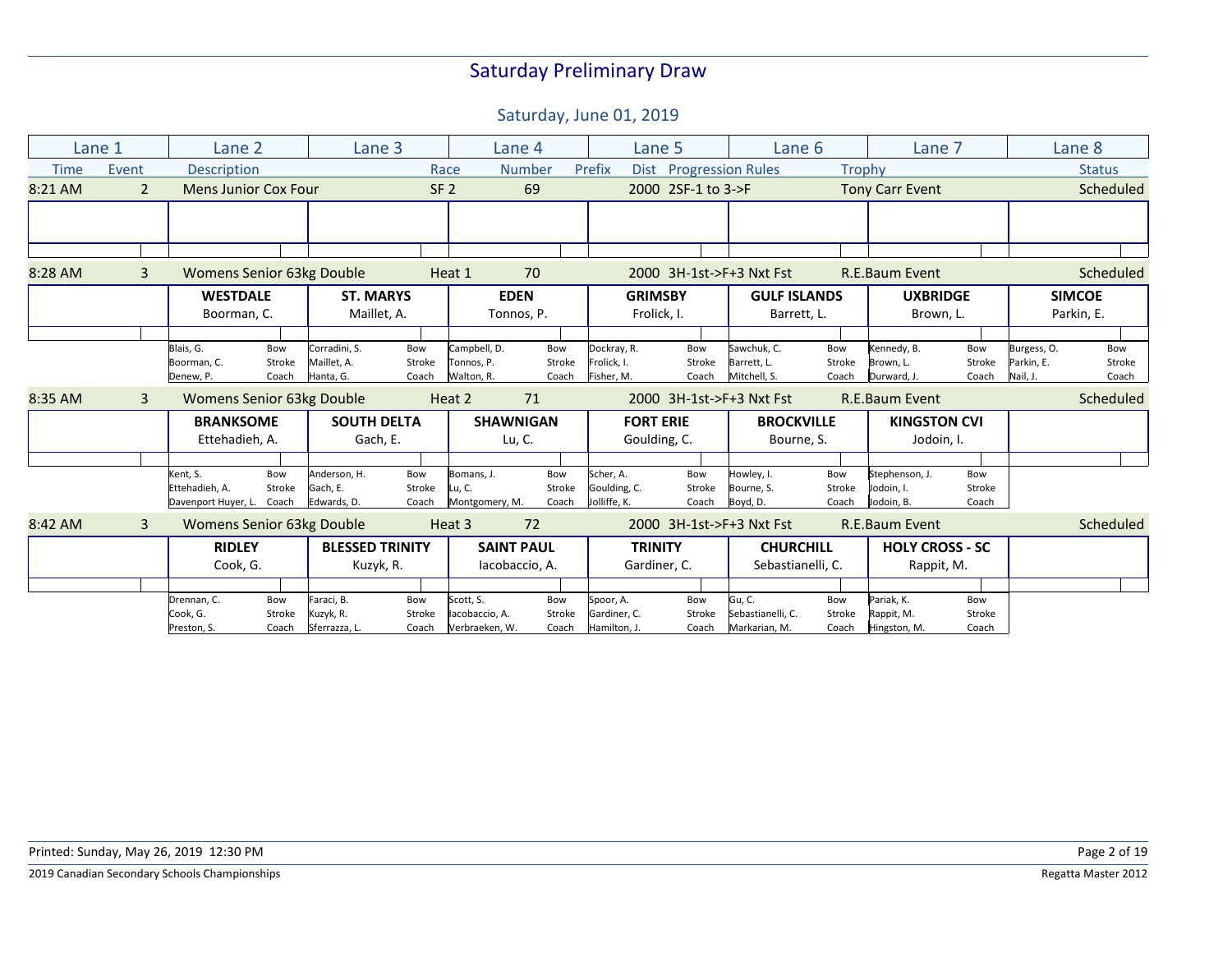|             | Lane 1         | Lane 2                        | Lane 3                          | Lane 4                            |                    | Lane 5           |                        | Lane 6                   |                | Lane 7                        | Lane 8        |
|-------------|----------------|-------------------------------|---------------------------------|-----------------------------------|--------------------|------------------|------------------------|--------------------------|----------------|-------------------------------|---------------|
| <b>Time</b> | Event          | <b>Description</b>            |                                 | <b>Number</b><br>Race             | Prefix             |                  | Dist Progression Rules |                          | Trophy         |                               | <b>Status</b> |
| 8:49 AM     | $\overline{4}$ | Mens Senior 72kg Eight        |                                 | 73<br>Heat 1                      |                    |                  |                        | 2000 2H-1st->F+4 Nxt Fst |                | Laddie Cassels Memorial Event | Scheduled     |
|             |                |                               | <b>A.A. PIONEER</b>             | <b>FOREST HILLS NO</b>            |                    | <b>ROOSEVELT</b> |                        | <b>CANISIUS</b>          |                |                               |               |
|             |                |                               | Grant, J.                       | Smith, M.                         |                    | Samyn, J.        |                        | Porter, Z.               |                |                               |               |
|             |                |                               |                                 |                                   |                    |                  |                        |                          |                |                               |               |
|             |                |                               | Gordon, F.<br>Bow               | Sorensen, T.<br>Bow               |                    | Greene, C.       | Bow                    | Sass, D.                 | Bow            |                               |               |
|             |                |                               | Anderson, S.<br>$\overline{2}$  | Dorais-Burt, D.<br>$\overline{2}$ | Nosal, S.          |                  | $\overline{2}$         | Battaglia, M.            | $\overline{2}$ |                               |               |
|             |                |                               | Gurule, G.<br>3                 | Vrooman, M.<br>3                  | Soto, D.           |                  | 3                      | Siwiec, N.               | 3              |                               |               |
|             |                |                               | McKeown, J.<br>4                | Hester, J.                        | Conz, B.           |                  | $\overline{4}$         | Hart-Nova, A.            |                |                               |               |
|             |                |                               | Venumuddula, A.<br>5            | Vrooman, A.<br>5                  |                    | Skolnik, M.      | 5                      | Sass, N.                 | 5              |                               |               |
|             |                |                               | Rochman, Z.<br>6                | Smith, M.<br>6                    |                    | Gates, N.        | 6                      | Mecca, Z.                | 6              |                               |               |
|             |                |                               | Snyder, R.<br>$\overline{7}$    | Carpenter, E.<br>$\overline{7}$   |                    | Hickey, N.       | $\overline{7}$         | Korn, C.                 | $\overline{7}$ |                               |               |
|             |                |                               | Grant, J.<br>Stroke             | Vandoorne, M.                     | Stroke             | Samyn, J.        | Stroke                 | Porter, Z.               | Stroke         |                               |               |
|             |                |                               | Bapat, A.<br>Cox                | Overholt, E.<br>Cox               |                    | Burns, M.        | Cox                    | Wittmann, O.             | Cox            |                               |               |
|             |                |                               | Griffith, R.<br>Coach           | Mankins, C.<br>Coach              |                    | Hickey, P.       | Coach                  | Flaherty, T.             | Coach          |                               |               |
| 8:56 AM     | 4              | Mens Senior 72kg Eight        |                                 | Heat 2<br>74                      |                    |                  |                        | 2000 2H-1st->F+4 Nxt Fst |                | Laddie Cassels Memorial Event | Scheduled     |
|             |                |                               | <b>RIDLEY</b>                   | <b>ORCHARD LAKE</b>               |                    | <b>RIVERVIEW</b> |                        | <b>VANCOUVER</b>         |                |                               |               |
|             |                |                               | Gomez, A.                       | Nader, J.                         |                    | Williams, B.     |                        | MacDonald, J.            |                |                               |               |
|             |                |                               |                                 |                                   |                    |                  |                        |                          |                |                               |               |
|             |                |                               | Vorias, C.<br>Bow               | Milani, L.<br>Bow                 |                    | Medel, C.        | Bow                    | Cheong, J.               | Bow            |                               |               |
|             |                |                               | Petrunick, J.<br>$\overline{2}$ | Briggs, B.<br>2                   |                    | Kropp, Z.        | $\overline{2}$         | Woodhall, J.             | $\overline{2}$ |                               |               |
|             |                |                               | Rubio, D.<br>3                  | Johnson, R.<br>3                  |                    | Saraci, A.       | 3                      | Kalaw, E.                | 3              |                               |               |
|             |                |                               | Hopkins, M.<br>4                | Ficyk, H.                         | Snow, L.           |                  | $\overline{4}$         | Smart, T.                |                |                               |               |
|             |                |                               | Todd, G.<br>5                   | Harrington, N.<br>5               |                    | Korogiannis, A.  | 5                      | Telfer, C.               | 5              |                               |               |
|             |                |                               | Schramm, N.<br>6                | Spengler, E.<br>6                 |                    | Wicklander, J.   | 6                      | Luteijn, J.              | 6              |                               |               |
|             |                |                               | Wiley, L.<br>$\overline{7}$     | Milani, A.<br>$\overline{7}$      |                    | Chirillo, J.     | $\overline{7}$         | Harris, S.               | $\overline{7}$ |                               |               |
|             |                |                               | Gomez, A.<br>Stroke             | Nader, J.                         | Stroke             | Williams, B.     | Stroke                 | MacDonald, J.            | Stroke         |                               |               |
|             |                |                               | Sharpe, S.<br>Cox               | Walker, M.<br>Cox                 |                    | Roberts, T.      | Cox                    | Cho, B.                  | Cox            |                               |               |
|             |                |                               | Braul, H.<br>Coach              | Czarnecki, C.                     | Coach<br>Knipe, P. |                  | Coach                  | Knorr, A                 | Coach          |                               |               |
| $9:03$ AM   | 5              | <b>Womens Junior Cox Four</b> |                                 | SF <sub>1</sub><br>75             |                    |                  | 2000 2SF-1 to 3->F     |                          |                | Beta Sigma PHI Event          | Scheduled     |
|             |                |                               |                                 |                                   |                    |                  |                        |                          |                |                               |               |
|             |                |                               |                                 |                                   |                    |                  |                        |                          |                |                               |               |
|             |                |                               |                                 |                                   |                    |                  |                        |                          |                |                               |               |
| $9:10$ AM   | 5              | <b>Womens Junior Cox Four</b> |                                 | SF <sub>2</sub><br>76             |                    |                  | 2000 2SF-1 to 3->F     |                          |                | <b>Beta Sigma PHI Event</b>   | Scheduled     |
|             |                |                               |                                 |                                   |                    |                  |                        |                          |                |                               |               |
|             |                |                               |                                 |                                   |                    |                  |                        |                          |                |                               |               |
|             |                |                               |                                 |                                   |                    |                  |                        |                          |                |                               |               |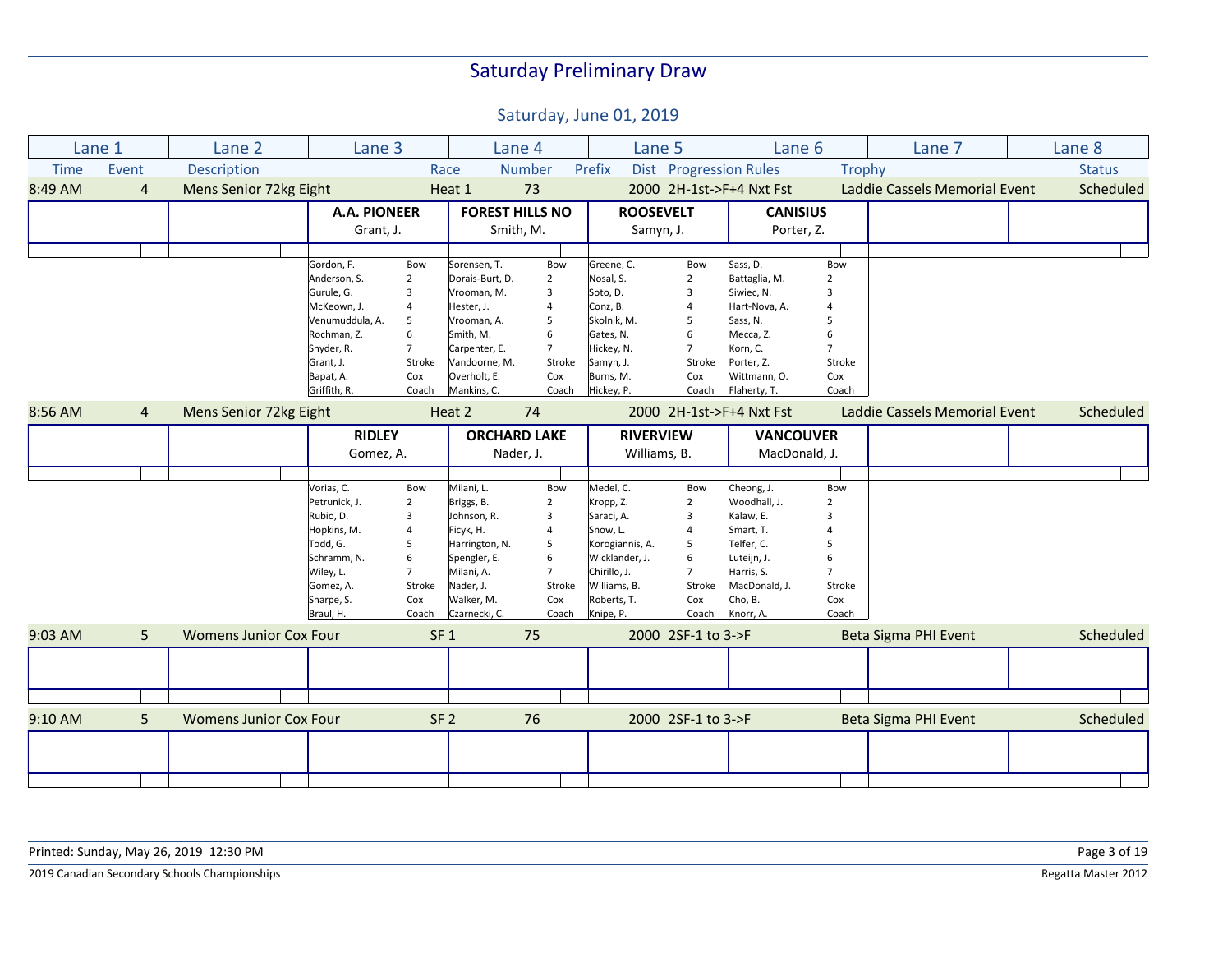|             | Lane 1         | Lane 2                      |                         | Lane 3             |                | Lane 4                 |                | Lane 5              |                        | Lane 6                   |                         | Lane 7                       |                         | Lane 8            |                |
|-------------|----------------|-----------------------------|-------------------------|--------------------|----------------|------------------------|----------------|---------------------|------------------------|--------------------------|-------------------------|------------------------------|-------------------------|-------------------|----------------|
| <b>Time</b> | Event          | <b>Description</b>          |                         |                    |                | Race                   | <b>Number</b>  | Prefix              | Dist Progression Rules |                          | Trophy                  |                              |                         |                   | <b>Status</b>  |
| $9:17$ AM   | 6              | <b>Mens Senior Quad</b>     |                         |                    |                | Heat 1                 | 77             |                     |                        | 2000 3H-1st->F+3 Nxt Fst |                         | The Founders Event           |                         |                   | Scheduled      |
|             |                | <b>TRENTON</b>              |                         | <b>PORT CREDIT</b> |                | <b>HOLY CROSS - SK</b> |                | <b>CLAREMONT</b>    |                        | <b>NOTRE DAME</b>        |                         | <b>CARLSON</b>               |                         | <b>BEAMSVILLE</b> |                |
|             |                | Day, C.                     |                         | Nummi, K.          |                | McLeod, J.             |                | McCleary, D.        |                        | Capes, W.                |                         | Batchev, M.                  |                         | Felsbourg, K.     |                |
|             |                |                             |                         |                    |                |                        |                |                     |                        |                          |                         |                              |                         |                   |                |
|             |                | Christopher, N.             | Bow                     | Zernov, O.         | Bow            | Johner, M.             | Bow            | Donnecke, L.        | Bow                    | Warner, D.               | Bow                     | Taylor, C.                   | Bow                     | Kuhl, N.          | Bow            |
|             |                | Westrate, C.                | $\overline{2}$          | Jain, S.           | $\overline{2}$ | Mellesmoen. S.         | $\overline{2}$ | Lewis, C.           | $\overline{2}$         | Hunt, C.                 | $\overline{2}$          | Ferrell, J.                  | $\overline{2}$          | Holubowsky, B.    | $\overline{2}$ |
|             |                | Jimenez, G.                 | 3                       | Seawright, E.      | $\overline{3}$ | Diedrichsen, T.        | $\overline{3}$ | Raschdorf. M.       | $\overline{3}$         | Engel, E.                | 3                       | Stec, A.                     | $\overline{3}$          | Niemi, B.         | $\overline{3}$ |
|             |                | Day, C.                     | Stroke                  | Nummi, K.          | Stroke         | McLeod. J.             | Stroke         | McCleary, D.        | Stroke                 | Capes, W.                | Stroke                  | Batchev, M.                  | Stroke                  | Felsbourg, K.     | Stroke         |
|             |                | Taylor, J.                  | Coach                   | Tendilla, H.       | Coach          | Haver, J.              | Coach          | Peacock, J.         | Coach                  | Henson, R.               | Coach                   | Masserant, W.                | Coach                   | Galloway, J.      | Coach          |
| $9:24$ AM   | 6              | <b>Mens Senior Quad</b>     |                         |                    |                | Heat 2                 | 78             |                     |                        | 2000 3H-1st->F+3 Nxt Fst |                         | The Founders Event           |                         |                   | Scheduled      |
|             |                | <b>BLESSED TRINITY</b>      |                         | <b>CRESTWOOD</b>   |                | <b>E.L. CROSSLEY</b>   |                | <b>CAMPBELL COL</b> |                        | <b>SHAWNIGAN</b>         |                         | <b>TRINITY</b>               |                         |                   |                |
|             |                | Celia, L.                   |                         | Eljammali, M.      |                | Darling, O.            |                | Farguhar, T.        |                        | Fontana, D.              |                         | Glover, S.                   |                         |                   |                |
|             |                |                             |                         |                    |                |                        |                |                     |                        |                          |                         |                              |                         |                   |                |
|             |                | Livermore, C.               | Bow                     | Janssen, D.        | Bow            | Jaques, B.             | Bow            | Hersche, B.         | Bow                    | Addison, S.              | Bow                     | Urabe, R.                    | Bow                     |                   |                |
|             |                | Lofaro, J.                  | $\overline{2}$          | Helton, M.         | $\overline{2}$ | Nawrocki, S.           | $\overline{2}$ | Barden, N.          | $\overline{2}$         | Bramley, O.              | $\overline{2}$          | Schofield. N.                | $\overline{2}$          |                   |                |
|             |                | Felker, J.                  | $\overline{\mathbf{3}}$ | Manassra, M.       | 3              | Bleich. R.             | 3              | Burdick, H.         | $\overline{3}$         | Potthast, M.             | 3                       | Wadds, C.                    | $\overline{\mathbf{3}}$ |                   |                |
|             |                | Celia, L.                   | Stroke                  | Eljammali, M.      | Stroke         | Aitchison, C.          | Stroke         | Farquhar, T.        | Stroke                 | Fontana, D.              | Stroke                  | Glover, S.                   | Stroke                  |                   |                |
|             |                | Corso, D.                   | Coach                   |                    |                | MacNally, P.           | Coach          | Jedlic, B.          | Coach                  | Joubert, K.              | Coach                   | Hamilton, J.                 | Coach                   |                   |                |
| 9:31 AM     | 6              | <b>Mens Senior Quad</b>     |                         |                    |                | Heat 3                 | 79             |                     |                        | 2000 3H-1st->F+3 Nxt Fst |                         | The Founders Event           |                         |                   | Scheduled      |
|             |                | <b>CRANBROOK</b>            |                         | <b>S.M.U.S.</b>    |                | <b>SKYLINE</b>         |                | <b>BRENTWOOD</b>    |                        | <b>SALINE</b>            |                         | <b>RIDLEY</b>                |                         |                   |                |
|             |                | Cantin, I.                  |                         | Cormie, M.         |                | Gibb-Randall, E.       |                | Stanhope, E.        |                        | Hays, C.                 |                         | Bowley, G.                   |                         |                   |                |
|             |                |                             |                         |                    |                |                        |                |                     |                        |                          |                         |                              |                         |                   |                |
|             |                | Wray, J.                    | Bow                     | Yang, N.           | Bow            | Force, N.              | Bow            | Draper, K.          | Bow                    | Ashton, B.               | Bow                     | Mohammed, R.                 | Bow                     |                   |                |
|             |                | Wang, A.                    | $\overline{2}$          | Hodgins, L.        | $\overline{2}$ | Schrag, C.             | $\overline{2}$ | Harold. J.          | $\overline{2}$         | Ashton, W.               | $\overline{2}$          | Xue, C.                      | $\overline{2}$          |                   |                |
|             |                | Ito, M.                     | $\overline{\mathbf{3}}$ | Oblin, M.          | 3              | Wright, E.             | 3              | Ewashko, A.         | $\overline{3}$         | Getty, J.                | $\overline{\mathbf{3}}$ | Dewit, A.                    | $\mathbf{a}$            |                   |                |
|             |                | Cantin, I.                  | Stroke                  | Cormie, M.         | Stroke         | Gibb-Randall, E.       | Stroke         | Stanhope, E.        | Stroke                 | Hays, C.                 | Stroke                  | Bowley, G.                   | Stroke                  |                   |                |
|             |                | Van Houten, K.              | Coach                   | Walker Curry, S.   | Coach          | De Almeida, J.         | Coach          | Carr, B.            | Coach                  | Fiske, D.                | Coach                   | Martin, S.                   | Coach                   |                   |                |
| 9:38 AM     | $\overline{7}$ | <b>Womens Junior Single</b> |                         |                    |                | Heat 1                 | 80             |                     |                        | 2000 3H-1st->F+3 Nxt Fst |                         | <b>Claude Saunders Event</b> |                         |                   | Scheduled      |
|             |                |                             |                         | <b>SIMCOE</b>      |                | <b>SAINTE-FAMILLE</b>  |                | <b>SAINT PAUL</b>   |                        | <b>MENNONITE</b>         |                         | <b>BISH STRACHAN</b>         |                         |                   |                |
|             |                |                             |                         | Shute, L.          |                | Sati, E.               |                | Candeloro, C.       |                        | Miller, L.               |                         | Graham, C.                   |                         |                   |                |
|             |                |                             |                         |                    |                |                        |                |                     |                        |                          |                         |                              |                         |                   |                |
|             |                |                             |                         | Shute, L           | Sculler        | Sati, E.               | Sculler        | Candeloro, C.       | Sculler                | Miller, L.               | Sculler                 | Graham. C.                   | Sculler                 |                   |                |
|             |                |                             |                         | Nail, J.           | Coach          | Tendilla Rocha, H.     | Coach          | Arcuri, A.          | Coach                  | Stephens, J.             | Coach                   | Miller, M.                   | Coach                   |                   |                |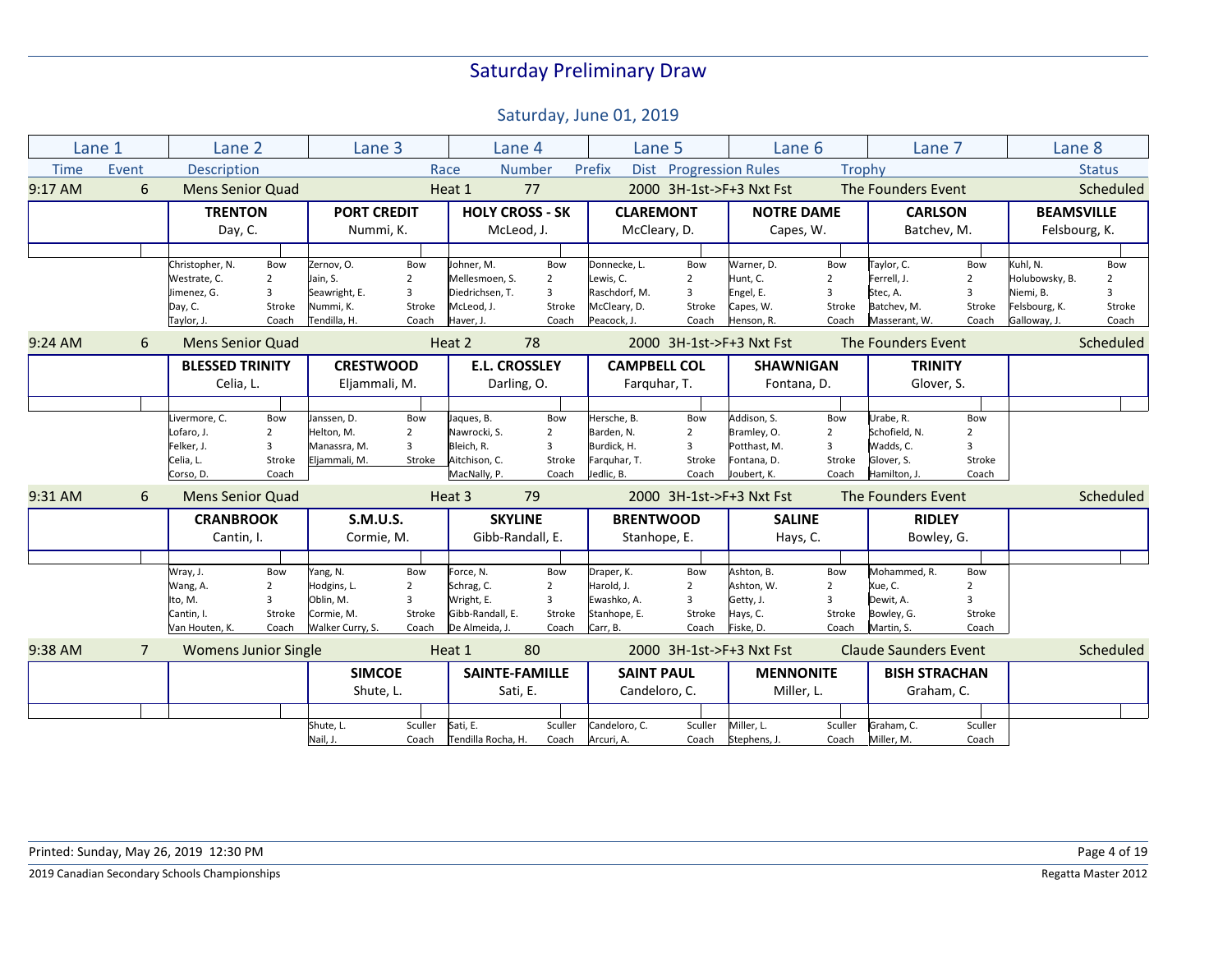|             | Lane 1          | Lane 2                      | Lane 3                        |                  |                             | Lane 4                                  |                             | Lane 5                             | Lane 6                            |                  | Lane 7                            |                  | Lane 8        |
|-------------|-----------------|-----------------------------|-------------------------------|------------------|-----------------------------|-----------------------------------------|-----------------------------|------------------------------------|-----------------------------------|------------------|-----------------------------------|------------------|---------------|
| <b>Time</b> | Event           | <b>Description</b>          |                               |                  | Race                        | <b>Number</b>                           | Prefix                      | Dist Progression Rules             |                                   | Trophy           |                                   |                  | <b>Status</b> |
| 9:45 AM     | $\overline{7}$  | <b>Womens Junior Single</b> |                               |                  | Heat 2                      | 81                                      |                             |                                    | 2000 3H-1st->F+3 Nxt Fst          |                  | <b>Claude Saunders Event</b>      |                  | Scheduled     |
|             |                 |                             | <b>J.F. ROSS CVI</b>          |                  |                             | <b>MONARCH PARK</b>                     |                             | <b>SHAWNIGAN</b>                   | <b>GUELPH CVI</b>                 |                  | <b>HOLY NAME</b>                  |                  |               |
|             |                 |                             | Harris, K.                    |                  |                             | Jachymek, I.                            |                             | Fulton, E.                         | Tenyenhuis, E.                    |                  | Najjar, A.                        |                  |               |
|             |                 |                             |                               |                  |                             |                                         |                             |                                    |                                   |                  |                                   |                  |               |
|             |                 |                             | Harris, K.<br>Glista, A.      | Sculler<br>Coach | Jachymek, I.<br>Miller, M.  | Sculler<br>Coach                        | Fulton, E.<br>Platt, J.     | Sculler<br>Coach                   | Tenyenhuis, E.<br>Schachter, P.   | Sculler<br>Coach | Najjar, A.<br>Tendilla, H.        | Sculler<br>Coach |               |
| $9:52$ AM   | $7\overline{ }$ | <b>Womens Junior Single</b> |                               |                  | Heat 3                      | 82                                      |                             |                                    | 2000 3H-1st->F+3 Nxt Fst          |                  | <b>Claude Saunders Event</b>      |                  | Scheduled     |
|             |                 |                             | <b>OAK BAY</b><br>Faubert, S. |                  |                             | <b>SAINT MICHAEL</b><br>Girolametto, H. |                             | <b>GULF ISLANDS</b><br>Johnson, Z. | <b>DANFORTH CI</b><br>Randall, R. |                  | <b>PARRY SOUND</b><br>Burrows, K. |                  |               |
|             |                 |                             |                               |                  |                             |                                         |                             |                                    |                                   |                  |                                   |                  |               |
|             |                 |                             | Faubert, S.<br>Eaton, A.      | Sculler<br>Coach | Girolametto, H.<br>Etzl, D. | Sculler<br>Coach                        | Johnson, Z.<br>Mitchell, S. | Sculler<br>Coach                   | Randall, R.<br>Miller, M.         | Sculler<br>Coach | Burrows, K.<br>Laforme, M.        | Sculler<br>Coach |               |
| $9:59$ AM   | 8               | Womens Senior 63kg Eight    |                               |                  | Heat 1                      | 83                                      |                             |                                    | 2000 2H-1st->F+4 Nxt Fst          |                  | <b>Norm Adams Event</b>           |                  | Scheduled     |
|             |                 |                             | <b>RIVERVIEW</b>              |                  |                             | <b>TC WILLIAMS</b>                      |                             | <b>NARDIN</b>                      | <b>SKYLINE</b>                    |                  | <b>CHURCHILL</b>                  |                  |               |
|             |                 |                             | Brown, P.                     |                  |                             | Elkins, A.                              |                             | Beyer, M.                          | Dudley, V.                        |                  | Cook, C.                          |                  |               |
|             |                 |                             |                               |                  |                             |                                         |                             |                                    |                                   |                  |                                   |                  |               |
|             |                 |                             | Ray, M.                       | Bow              | Browand, A.                 | Bow                                     | Vanner. S.                  | Bow                                | Howell, R.                        | Bow              | Balanowski, B.                    | Bow              |               |
|             |                 |                             | Schramm, I.                   |                  | MacBride, L.                | $\overline{2}$                          | Belter, E.                  | $\overline{2}$                     | Koselka, E.                       |                  | Thompson, L.                      |                  |               |
|             |                 |                             | Mason, E.                     |                  | Surratt, C.                 |                                         | Weber, M.                   | 3                                  | Portales, N.                      |                  | Charkowy, E.                      |                  |               |
|             |                 |                             | Urbanek, S.                   |                  | Hill, A.                    |                                         | Roselli, J.                 | 4                                  | Bellovin, Z.                      |                  | Allan, C.                         |                  |               |
|             |                 |                             | Boyd, A.                      |                  | Brock, F.                   |                                         | Dwyer, C.                   | .5                                 | Stevens, L.                       | 5                | Parikh, H.                        |                  |               |
|             |                 |                             | Peters, R.                    |                  | Nebolsine, E.               |                                         | Smith, S.                   | 6                                  | Soluk, S.                         |                  | Pizzi, J.                         |                  |               |
|             |                 |                             | Ryznar, A.                    |                  | Guynn, A.                   |                                         | Huber. E.                   | $\overline{7}$                     | Ross. H.                          |                  | Scaglione, M.                     |                  |               |
|             |                 |                             | Brown, P.                     | Stroke           | Elkins, A.<br>Miles, C.     | Stroke                                  | Beyer, M.                   | Stroke                             | Dudley, V.<br>Hill, E.            | Stroke           | Cook, C.<br>Chanhsavang, S.       | Stroke           |               |
|             |                 |                             | Starll, A.<br>Knipe, P.       | Cox<br>Coach     | Marquardt, P.               | Cox<br>Coach                            | Cryan, E.<br>McNamara, A.   | Cox<br>Coach                       | Bennett, K.                       | Cox<br>Coach     | Scott, J.                         | Cox<br>Coach     |               |
|             |                 |                             |                               |                  |                             |                                         |                             |                                    |                                   |                  |                                   |                  |               |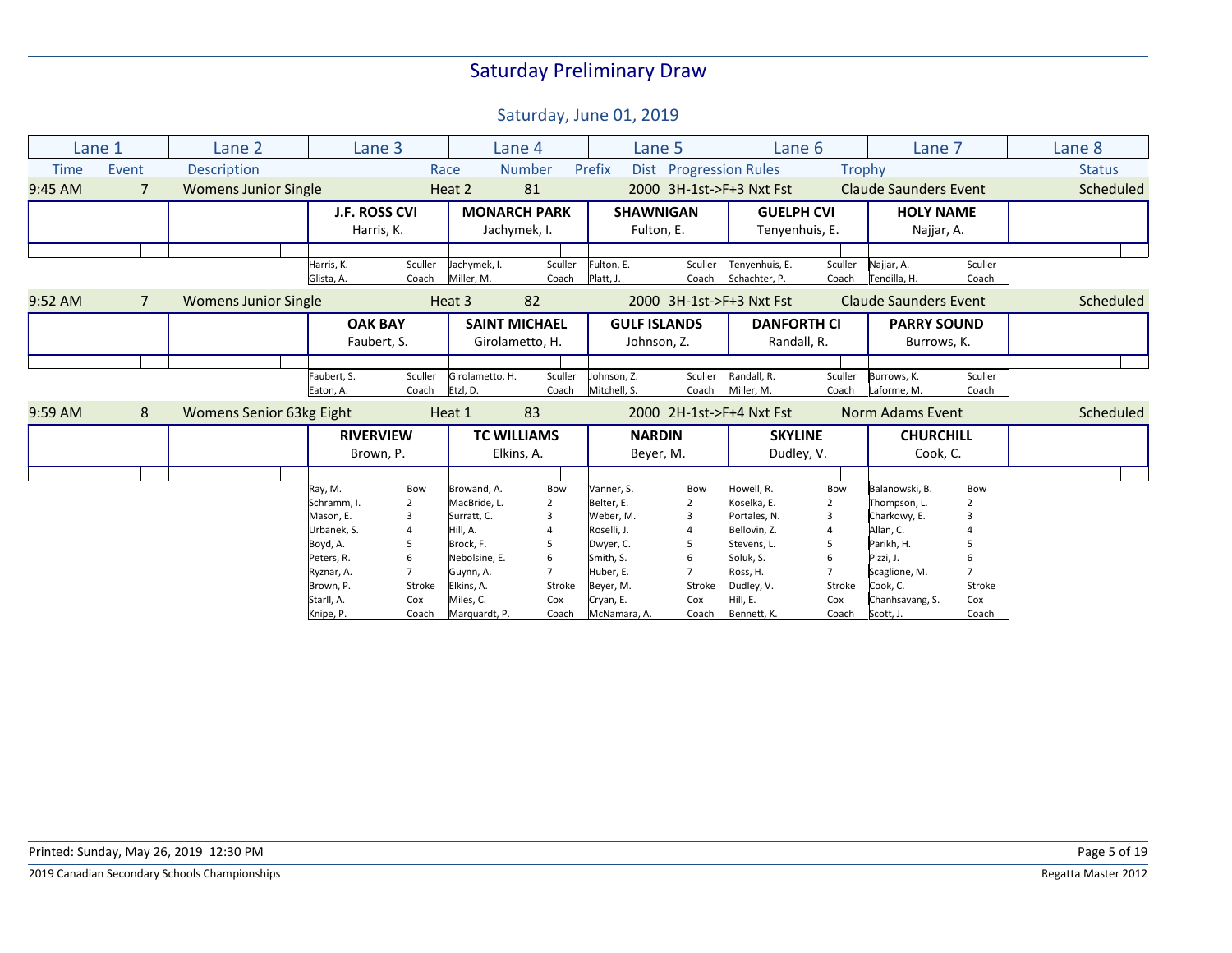| Lane 1      |       | Lane 2                    | Lane <sub>3</sub>     |                 | Lane 4           |                | Lane 5             |                | Lane <sub>6</sub>        |               | Lane 7                     |                | Lane 8        |
|-------------|-------|---------------------------|-----------------------|-----------------|------------------|----------------|--------------------|----------------|--------------------------|---------------|----------------------------|----------------|---------------|
| <b>Time</b> | Event | Description               |                       |                 | Race             | <b>Number</b>  | Prefix             |                | Dist Progression Rules   | <b>Trophy</b> |                            |                | <b>Status</b> |
| 10:06 AM    | 8     | Womens Senior 63kg Eight  |                       |                 | Heat 2           | 84             |                    |                | 2000 2H-1st->F+4 Nxt Fst |               | <b>Norm Adams Event</b>    |                | Scheduled     |
|             |       |                           | <b>TRENTON</b>        |                 | <b>BRANKSOME</b> |                | <b>WESTDALE</b>    |                | <b>E.L. CROSSLEY</b>     |               |                            |                |               |
|             |       |                           | Stapleton, R.         |                 | Kinnear, T.      |                | Henderson, R.      |                | Kulik, E.                |               |                            |                |               |
|             |       |                           |                       |                 |                  |                |                    |                |                          |               |                            |                |               |
|             |       |                           | Howey, L.             | Bow             | Fijalkowski, M.  | Bow            | McGall, K.         | Bow            | Lenson, S.               | Bow           |                            |                |               |
|             |       |                           | Laney, N.             | 2               | Neinstein, M.    | $\overline{2}$ | Austin, O.         | $\overline{2}$ | Julien, A.               |               |                            |                |               |
|             |       |                           | Cullen, A.            | 3               | Miklaucic, C.    | 3              | Ruan, C.           | 3              | Keith, C.                |               |                            |                |               |
|             |       |                           | Cullen, M.            |                 | Darou-Santos, K. | $\overline{4}$ | Walker, M.         | $\overline{4}$ | Gibbon, C.               |               |                            |                |               |
|             |       |                           | Truitt, K.            | 5               | Parsons, C.      | 5              | Battersby, M.      | 5              | Phillips, L.             |               |                            |                |               |
|             |       |                           | Dolence, R.           | 6               | Arthur, A.       | 6              | Deathe, S.         | 6              | Druzina, K.              |               |                            |                |               |
|             |       |                           | Allstead, A.          |                 | Quinn, R.        | $\overline{7}$ | Reda, F.           | $\overline{7}$ | Pelletier, J.            |               |                            |                |               |
|             |       |                           | Stapleton, R.         | Stroke          | Kinnear, T.      | Stroke         | Henderson, R.      | Stroke         | Kulik, E.                | Stroke        |                            |                |               |
|             |       |                           | Boldiszar, K.         | Cox             | Manneh, N.       | Cox            | Crossley, M.       | Cox            | Natale, J.               | Cox           |                            |                |               |
|             |       |                           | Taylor, J             | Coach           | Fleming, S.      | Coach          | Beshoff, T.        | Coach          | Hague, H.                | Coach         |                            |                |               |
| 10:13 AM    | 9     | Mens Senior 72kg Double   |                       | SF <sub>1</sub> |                  | 85             | 2000 2SF-1 to 3->F |                |                          |               | <b>R.R.Russ Wood Event</b> |                | Scheduled     |
|             |       |                           |                       |                 |                  |                |                    |                |                          |               |                            |                |               |
|             |       |                           |                       |                 |                  |                |                    |                |                          |               |                            |                |               |
|             |       |                           |                       |                 |                  |                |                    |                |                          |               |                            |                |               |
| 10:20 AM    | 9     | Mens Senior 72kg Double   |                       |                 | SF <sub>2</sub>  | 86             | 2000 2SF-1 to 3->F |                |                          |               | <b>R.R.Russ Wood Event</b> |                | Scheduled     |
|             |       |                           |                       |                 |                  |                |                    |                |                          |               |                            |                |               |
|             |       |                           |                       |                 |                  |                |                    |                |                          |               |                            |                |               |
|             |       |                           |                       |                 |                  |                |                    |                |                          |               |                            |                |               |
| 10:27 AM    | 10    | <b>Womens Senior Quad</b> |                       |                 | Heat 1           | 87             |                    |                | 2000 3H-1st->F+3 Nxt Fst |               | The Merriton Event         |                | Scheduled     |
|             |       |                           | <b>CENTENNIAL CVI</b> |                 | <b>CARLSON</b>   |                | <b>SKYLINE</b>     |                | <b>WESTDALE</b>          |               | <b>GRIMSBY</b>             |                |               |
|             |       |                           | Ridpath, J.           |                 | Szucs, M.        |                | Edelstein, E.      |                | Blais, G.                |               | Irish, M.                  |                |               |
|             |       |                           |                       |                 |                  |                |                    |                |                          |               |                            |                |               |
|             |       |                           | Conrad, A.            | Bow             | Floutz, A.       | Bow            | Simonton-Chao, M.  | Bow            | Sawatzky, S.             | Bow           | Dockray, R.                | Bow            |               |
|             |       |                           | Keller, P.            | $\overline{2}$  | Osentoski, H.    | 2              | Okeke, S.          | $\overline{2}$ | Boorman, C.              | 2             | Lawrie, M.                 | $\overline{2}$ |               |
|             |       |                           | Worden, L.            | 3               | Zilka, R.        |                | Kopald, A.         | 3              | Cyr, C.                  |               | O'Quinn, K.                | 3              |               |
|             |       |                           | Ridpath, J.           | Stroke          | Szucs, M.        | Stroke         | Edelstein, E.      | Stroke         | Blais, G.                | Stroke        | Irish, M.                  | Stroke         |               |
|             |       |                           | Gray, I.              | Coach           | Masserant, W.    | Coach          | Bennett, K.        | Coach          | Denew, P.                | Coach         | Fisher, M.                 | Coach          |               |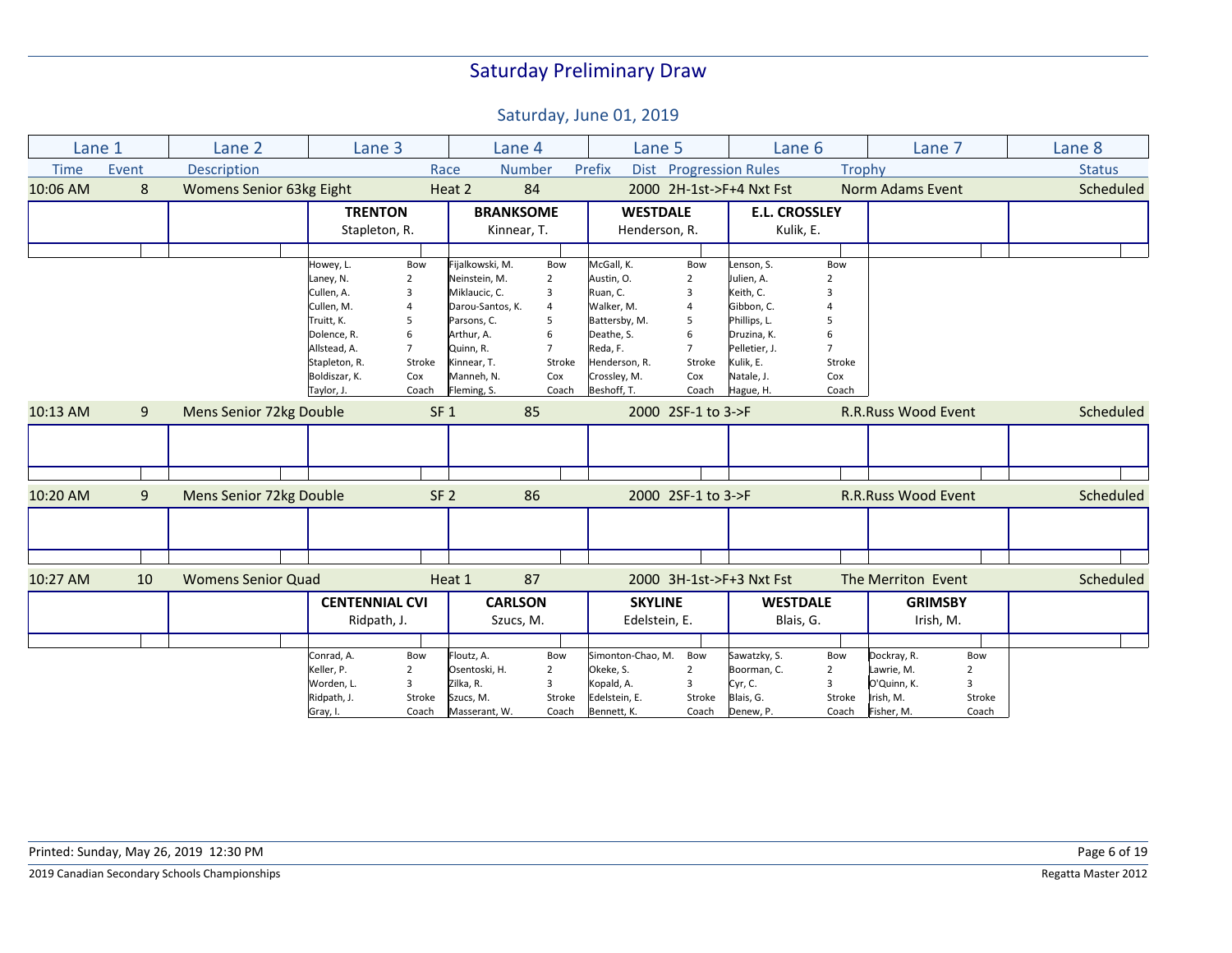Saturday, June 01, 2019

| Lane 1      |       | Lane <sub>2</sub>         |                | Lane 3            |                | Lane 4                 |                | Lane 5                 |                        | Lane 6                   |                | Lane 7                     |                |              | Lane 8            |
|-------------|-------|---------------------------|----------------|-------------------|----------------|------------------------|----------------|------------------------|------------------------|--------------------------|----------------|----------------------------|----------------|--------------|-------------------|
| <b>Time</b> | Event | Description               |                |                   |                | Race                   | <b>Number</b>  | Prefix                 | Dist Progression Rules |                          | Trophy         |                            |                |              | <b>Status</b>     |
| 10:34 AM    | 10    | <b>Womens Senior Quad</b> |                |                   |                | Heat 2                 | 88             |                        |                        | 2000 3H-1st->F+3 Nxt Fst |                | The Merriton Event         |                |              | Scheduled         |
|             |       |                           |                | <b>ST. MARYS</b>  |                | <b>TRINITY</b>         |                | <b>WELLAND CENTENN</b> |                        | <b>BISH TONNOS</b>       |                | <b>EDEN</b>                |                |              |                   |
|             |       |                           |                | Kuder, C.         |                | Gardiner, C.           |                | Thomas, M.             |                        | Cairns, K.               |                | Paul, M.                   |                |              |                   |
|             |       |                           |                |                   |                |                        |                |                        |                        |                          |                |                            |                |              |                   |
|             |       |                           |                | Dekker, J.        | Bow            | Spoor, A.              | Bow            | Charlebois, L.         | Bow                    | Mescal, H.               | Bow            | Boldt, A.                  | Bow            |              |                   |
|             |       |                           |                | Murphy, N.        | $\overline{2}$ | Arnaud, A.             | $\overline{2}$ | Couroux, C.            | $\overline{2}$         | Godin, M.                | $\overline{2}$ | Campbell, D.               | $\overline{2}$ |              |                   |
|             |       |                           |                | Lazenby, E.       | 3              | Hodges, G.             | $\overline{3}$ | Couroux, S.            | 3                      | Baikie, P.               | 3              | Nichols, M.                | $\overline{3}$ |              |                   |
|             |       |                           |                | Kuder, C.         | Stroke         | Gardiner, C.           | Stroke         | Thomas, M.             | Stroke                 | Cairns, K.               | Stroke         | Paul, M.                   | Stroke         |              |                   |
|             |       |                           |                | Okuda-Rayfuse, M. | Coach          | Hamilton, J.           | Coach          | Young, R.              | Coach                  | Pollock, C.              | Coach          | Walton, R.                 | Coach          |              |                   |
| 10:41 AM    | 10    | <b>Womens Senior Quad</b> |                |                   |                | Heat 3                 | 89             |                        |                        | 2000 3H-1st->F+3 Nxt Fst |                | The Merriton Event         |                |              | Scheduled         |
|             |       |                           |                | <b>CLAREMONT</b>  |                | <b>NOTRE DAME</b>      |                | <b>ELMWOOD</b>         |                        | <b>RIDLEY</b>            |                | <b>CHURCHILL</b>           |                |              |                   |
|             |       |                           |                | Ames, S.          |                | Jansen, G.             |                | Boehm, A.              |                        | Cook, A.                 |                | Lawrence, H.               |                |              |                   |
|             |       |                           |                |                   |                |                        |                |                        |                        |                          |                |                            |                |              |                   |
|             |       |                           |                | Scott, K.         | Bow            | Nero, C.               | Bow            | Allam, S.              | Bow                    | Broski, E.               | Bow            | Beaulne, E.                | Bow            |              |                   |
|             |       |                           |                | Loewen, J.        | $\overline{2}$ | Gapczynski, K.         | $\overline{2}$ | Nield, C.              | $\overline{2}$         | Cook, G.                 | $\overline{2}$ | Janecek, A.                | $\overline{2}$ |              |                   |
|             |       |                           |                | Obst, B.          | 3              | Elson, M.              | 3              | Jacobs, K.             | 3                      | Drennan, C.              | 3              | Baljeu, A.                 | 3              |              |                   |
|             |       |                           |                | Ames, S.          | Stroke         | Jansen, G.             | Stroke         | Boehm, A.              | Stroke                 | Cook, A.                 | Stroke         | Lawrence, H.               | Stroke         |              |                   |
|             |       |                           |                | Peacock, J.       | Coach          | Andrews, T.            | Coach          | O'Farrell, D.          | Coach                  | Preston, S.              | Coach          | Augerman, G.               | Coach          |              |                   |
| 10:48 AM    | 11    | Mens Junior 72kg Cox Four |                |                   |                | Heat 1                 | 90             |                        |                        | 2000 3H-1st->F+3 Nxt Fst |                | <b>Page Memorial Event</b> |                |              | Scheduled         |
|             |       | <b>SKYLINE</b>            |                | <b>CLAREMONT</b>  |                | <b>HOLY CROSS - SC</b> |                | <b>ROOSEVELT</b>       |                        | <b>RIDLEY</b>            |                | <b>E.L. CROSSLEY</b>       |                |              | <b>TRINITY</b>    |
|             |       | Wood, A.                  |                | Schellenberg, B.  |                | Valderamma, M.         |                | Coffee, R.             |                        | Murphy, C.               |                | Lilley, M.                 |                |              | Paddock, J.       |
|             |       |                           |                |                   |                |                        |                |                        |                        |                          |                |                            |                |              |                   |
|             |       | Schultz, G.               | Bow            | McLennan, J.      | Bow            | Haramina, A.           | Bow            | Neal, L.               | Bow                    | Jiang, R.                | Bow            | Mayr, P.                   | Bow            | Velji, J.    | Bow               |
|             |       | Siersma, W.               | $\overline{2}$ | Dutchak, C.       | $\overline{2}$ | Smit, O.               | $\overline{2}$ | Ave-Lallemant, C.      | $\overline{2}$         | Bolduc, T.               | $\overline{2}$ | Martin, J.                 | $\overline{2}$ | O'Grady, B.  | $\overline{2}$    |
|             |       | Bukowski, K.              | 3              | Salah, J.         | 3              | Smith, E.              | 3              | Reckinger, N.          | 3                      | Vaca, F.                 | 3              | Stolk, M.                  | 3              | Knowles, A.  | 3                 |
|             |       | Wood, A.                  | Stroke         | Schellenberg, B.  | Stroke         | Valderamma, M.         | Stroke         | Coffee, R.             | Stroke                 | Murphy, C.               | Stroke         | Lilley, M.                 | Stroke         | Paddock, J.  | Stroke            |
|             |       | Kopald, L.                | Cox            | Green, S.         | Cox            | Vahrmeyer, A.          | Cox            | Cholette, B.           | Cox                    | Mills, C.                | Cox            | Speck, M.                  | Cox            | Bailey, S.   | Cox               |
|             |       | De Almeida, J.            | Coach          | Peacock, J.       | Coach          | Tyrer, J.              | Coach          | Greene, B.             | Coach                  | Schultz, L.              | Coach          | McDonald, S.               | Coach          | Hamilton, J. | Coach             |
| 10:55 AM    | 11    | Mens Junior 72kg Cox Four |                |                   |                | Heat 2                 | 91             |                        |                        | 2000 3H-1st->F+3 Nxt Fst |                | Page Memorial Event        |                |              | Scheduled         |
|             |       | <b>CARLSON</b>            |                | <b>ROCKFORD</b>   |                | <b>VANCOUVER</b>       |                | <b>CITY HONORS</b>     |                        | <b>SIMCOE</b>            |                | <b>WESTDALE</b>            |                |              | <b>ST. GEORGE</b> |
|             |       | Boyd, J.                  |                | Lowery, R.        |                | Maile, M.              |                | Gonzalez, F.           |                        | Newkirk, I.              |                | Deathe, L.                 |                |              | Luo, F.           |
|             |       |                           |                |                   |                |                        |                |                        |                        |                          |                |                            |                |              |                   |
|             |       | Springborn, S.            | Bow            | Floerchinger, G.  | Bow            | Muir, E.               | Bow            | Goetz, G.              | Bow                    | Gordon, I.               | Bow            | Hurst, Q.                  | Bow            | Hopkins, D.  | Bow               |
|             |       | Militello, A.             | 2              | Lowery, R.        | $\overline{2}$ | Hsu, J.                | 2              | Dussault, H.           | $\overline{2}$         | Schinkel, N.             | $\overline{2}$ | Foese, L.                  | 2              | Fiorante, M. | $\overline{2}$    |
|             |       | Brown, N.                 | 3              | McGovern, M.      | 3              | Khayam, L.             | $\mathbf{3}$   | Silvestrini, C.        | $\overline{3}$         | Taylor, Q.               | 3              | Bodor, A.                  | 3              | Mak, I.      | 3                 |
|             |       | Boyd, J.                  | Stroke         | Gould, I.         | Stroke         | Maile, M.              | Stroke         | Gonzalez, F.           | Stroke                 | Newkirk, I.              | Stroke         | Deathe, L.                 | Stroke         | Luo, F.      | Stroke            |
|             |       | Raffin, A.                | Cox            | Bertelsen, R.     | Cox            | Graham, M.             | Cox            | Kolaga, A.             | Cox                    | Anderson, L.             | Cox            | Dayananda, R.              | Cox            | Fung, E.     | Cox               |
|             |       | Masserant, W.             | Coach          | Hoffman, G.       | Coach          | Ward, M.               | Coach          | Sullivan, L.           | Coach                  | Nail, J.                 | Coach          | Beshoff, T.                | Coach          | Duncan, B.   | Coach             |

Printed: Sunday, May 26, 2019 12:30 PM Page 7 of 19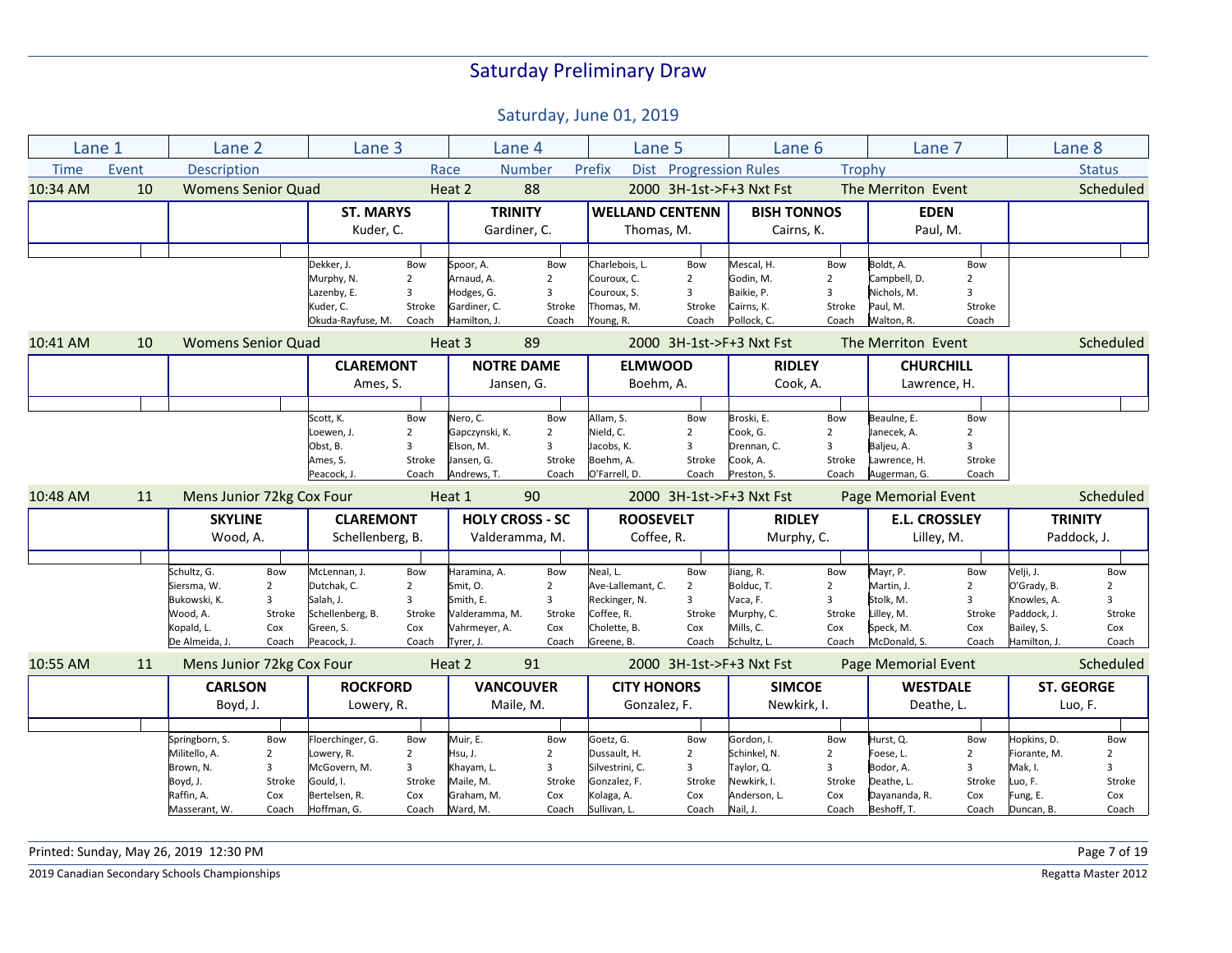| Lane 1      |       | Lane 2                        |        | Lane 3            |                 |                      | Lane 4           | Lane 5                |                          | Lane 6                   |        | Lane 7                           |                |               | Lane 8                 |
|-------------|-------|-------------------------------|--------|-------------------|-----------------|----------------------|------------------|-----------------------|--------------------------|--------------------------|--------|----------------------------------|----------------|---------------|------------------------|
| <b>Time</b> | Event | <b>Description</b>            |        |                   |                 | Race                 | <b>Number</b>    | Prefix<br><b>Dist</b> | <b>Progression Rules</b> |                          | Trophy |                                  |                |               | <b>Status</b>          |
| 11:02 AM    | 11    | Mens Junior 72kg Cox Four     |        |                   |                 | Heat 3               | 92               |                       |                          | 2000 3H-1st->F+3 Nxt Fst |        | Page Memorial Event              |                |               | Scheduled              |
|             |       | <b>SAINT FRANCIS</b>          |        | <b>CRESTWOOD</b>  |                 | <b>ST. MARYS</b>     |                  | <b>CHURCHILL</b>      |                          | ST. JOSEPH'S C.          |        | <b>CANISIUS</b>                  |                |               | <b>FOREST HILLS CE</b> |
|             |       | Mason, E.                     |        | Skowron, J.       |                 |                      | Cunko, A.        | Chiu, A.              |                          | Gwitt, S.                |        | Sayers, B.                       |                |               | Wooden, T.             |
|             |       |                               |        |                   |                 |                      |                  |                       |                          |                          |        |                                  |                |               |                        |
|             |       | O'Rourke, R.                  | Bow    | Hamade, I.        | Bow             | Dekker, I.           | Bow              | Lawrence, E.          | Bow                      | Vennari, B.              | Bow    | Siwiec, T.                       | Bow            | Hall, I.      | Bow                    |
|             |       | Difabio, D.<br>$\overline{2}$ |        | El-Assaad. Z.     | 2               | MacPherson. A.       | $\overline{2}$   | Hall, A.              | $\overline{2}$           | Chase, K.                | 2      | Fortner, C.                      | $\overline{2}$ | Busch, B.     | $\overline{2}$         |
|             |       | 3<br>Hordijk, C.              |        | Abbasi, M.        | 3               | Swartz, I.           | 3                | Fraser, C.            | 3                        | Sly, H.                  | 3      | Siwiec, Z.                       | 3              | Scholtens, C. | 3                      |
|             |       | Mason, E.                     | Stroke | Skowron. J.       | Stroke          | Cunko, A.            | Stroke           | Chiu, A.              | Stroke                   | Gwitt, S.                | Stroke | Sayers, B.                       | Stroke         | Wooden, T.    | Stroke                 |
|             |       | Arredondo, S.                 | Cox    | Bazzi, I.         | Cox             | Woolfe, G.           | Cox              | MacNeil, D.           | Cox                      | McIntyre, C.             | Cox    | Coffey, B.                       | Cox            | Thompson, K.  | Cox                    |
|             |       | Piovesana, G.                 | Coach  | Helton, M.        | Coach           | Morrison, N.         | Coach            | Markarian, M.         | Coach                    | Cosmann, M.              | Coach  | Kazmierczak, M.                  | Coach          | Ross, P.      | Coach                  |
| 11:09 AM    | 12    | <b>Mens Senior Pair</b>       |        |                   |                 | Heat 1               | 93               |                       |                          | 2000 2H-1st->F+4 Nxt Fst |        |                                  |                |               | Scheduled              |
|             |       | <b>CARLSON</b>                |        | <b>GROSSE ILE</b> |                 | <b>HUMBERSIDE CI</b> |                  | <b>SIMCOE</b>         |                          | <b>E.L. CROSSLEY</b>     |        | <b>BLESSED TRINITY</b>           |                |               |                        |
|             |       | Batchev, M.                   |        | Finazzo, C.       |                 |                      | Jancso-Szabo, B. | Barry, A.             |                          | Learn, A.                |        | Di Tomasso, M.                   |                |               |                        |
|             |       |                               |        |                   |                 |                      |                  |                       |                          |                          |        |                                  |                |               |                        |
|             |       | Ferrell, J.                   | Bow    | Hamelin, S.       | Bow             | Zimbel, S.           | Bow              | Coughler, J.          | Bow                      | Darling, O.              | Bow    | Karniej, C.                      | Bow            |               |                        |
|             |       | Batchev, M.                   | Stroke | Finazzo, C.       | Stroke          | Jancso-Szabo, B.     | Stroke           | Barry, A.             | Stroke                   | Veld, C.                 | Stroke | Di Tomasso, M.                   | Stroke         |               |                        |
|             |       | Masserant, W.                 | Coach  | Sitek, S.         | Coach           | Miller, M.           | Coach            | Carr, A.              | Coach                    | MacNally, P.             | Coach  | Corso, D.                        | Coach          |               |                        |
| 11:16 AM    | 12    | <b>Mens Senior Pair</b>       |        |                   |                 | Heat 2               | 94               |                       |                          | 2000 2H-1st->F+4 Nxt Fst |        |                                  |                |               | Scheduled              |
|             |       | <b>RIVERVIEW</b>              |        | <b>BRENTWOOD</b>  |                 | <b>CLAREMONT</b>     |                  | <b>ROCKFORD</b>       |                          | <b>CANISIUS</b>          |        | <b>CRANBROOK</b>                 |                |               |                        |
|             |       | Krause, T.                    |        | Lapsley, T.       |                 |                      | McCleary, D.     | Sundman, S.           |                          | Neil, J.                 |        | Cantin, I.                       |                |               |                        |
|             |       |                               |        |                   |                 |                      |                  |                       |                          |                          |        |                                  |                |               |                        |
|             |       | Mullins, A.                   | Bow    | Honeybone, M.     | Bow             | Lewis, C.            | Bow              | Morris. C.            | Bow                      | Eagan, J.                | Bow    | to, M.                           | Bow            |               |                        |
|             |       | Krause, T.                    | Stroke | Lapsley, T.       | Stroke          | McCleary, D.         | Stroke           | Ensley, D.            | Stroke                   | Neil, J.                 | Stroke | Cantin, I.                       | Stroke         |               |                        |
|             |       | Knipe, P.                     | Coach  | Carr, B.          | Coach           | Peacock, J.          | Coach            | Anderson, T.          | Coach                    | Flaherty, T.             | Coach  | Van Houten, K.                   | Coach          |               |                        |
| 11:23 AM    | 13    | <b>Mens Senior Single</b>     |        |                   | SF <sub>1</sub> |                      | 95               |                       | 2000 2SF-1 to 3->F       |                          |        | <b>United Steelworkers Event</b> |                |               | Scheduled              |
|             |       |                               |        |                   |                 |                      |                  |                       |                          |                          |        |                                  |                |               |                        |
|             |       |                               |        |                   |                 |                      |                  |                       |                          |                          |        |                                  |                |               |                        |
|             |       |                               |        |                   |                 |                      |                  |                       |                          |                          |        |                                  |                |               |                        |
| 11:30 AM    | 13    | <b>Mens Senior Single</b>     |        |                   | SF <sub>2</sub> |                      | 96               |                       | 2000 2SF-1 to 3->F       |                          |        | <b>United Steelworkers Event</b> |                |               | Scheduled              |
|             |       |                               |        |                   |                 |                      |                  |                       |                          |                          |        |                                  |                |               |                        |
|             |       |                               |        |                   |                 |                      |                  |                       |                          |                          |        |                                  |                |               |                        |
|             |       |                               |        |                   |                 |                      |                  |                       |                          |                          |        |                                  |                |               |                        |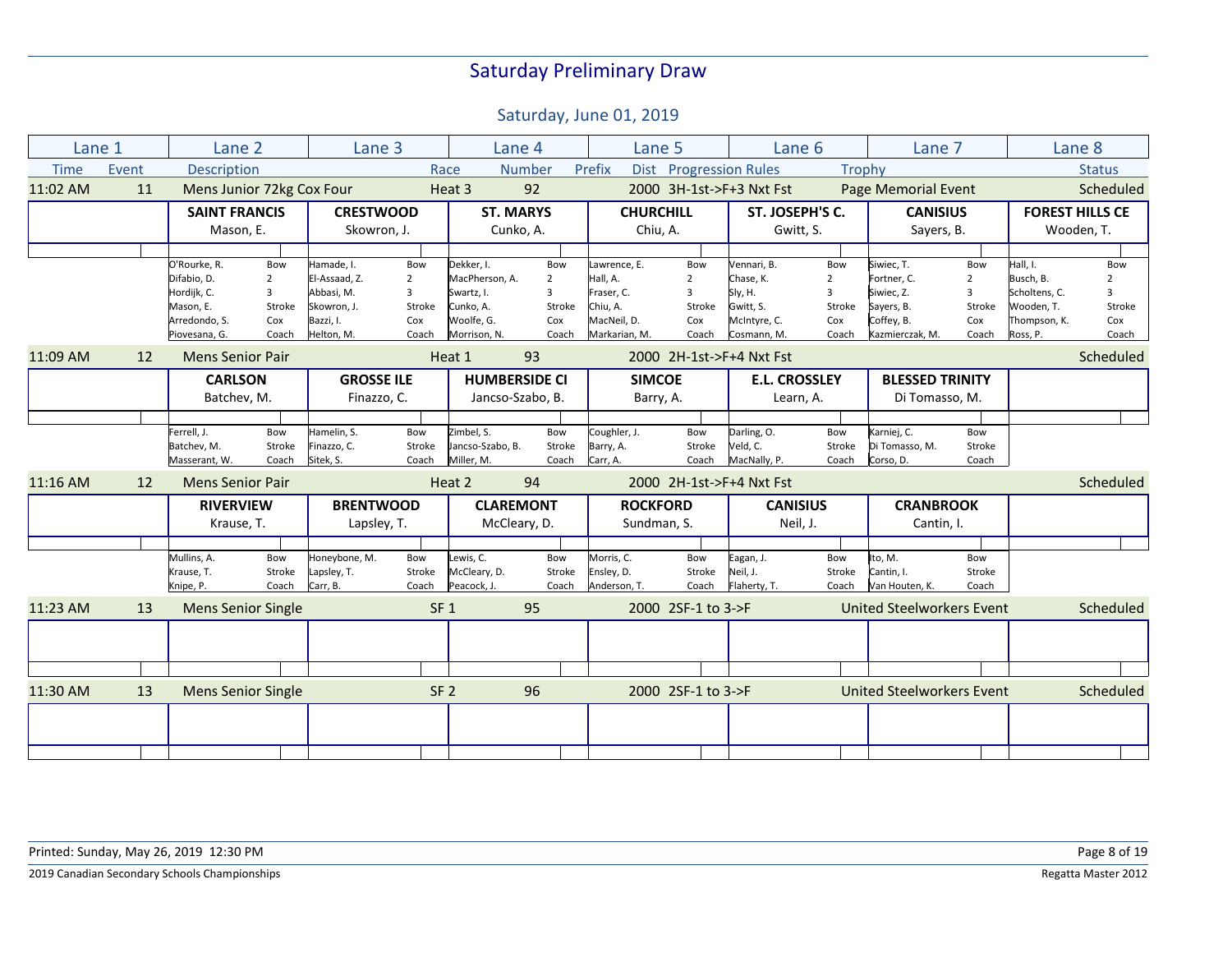| Lane 1      |       | Lane 2                     |                | Lane 3               |                |               | Lane 4                 | Lane 5                |                | Lane <sub>6</sub>        |                | Lane 7                             |                |              | Lane 8           |
|-------------|-------|----------------------------|----------------|----------------------|----------------|---------------|------------------------|-----------------------|----------------|--------------------------|----------------|------------------------------------|----------------|--------------|------------------|
| <b>Time</b> | Event | <b>Description</b>         |                |                      |                | Race          | <b>Number</b>          | Prefix                |                | Dist Progression Rules   | Trophy         |                                    |                |              | <b>Status</b>    |
| 11:37 AM    | 14    | <b>Womens Juniors Quad</b> |                |                      |                | Heat 1        | 97                     |                       |                | 2000 2H-1st->F+4 Nxt Fst |                | Laura Sabia (Beta Sigma Phi) Event |                |              | Scheduled        |
|             |       | <b>E.L. CROSSLEY</b>       |                | <b>HAVERGAL</b>      |                |               | <b>BLESSED TRINITY</b> | <b>NOTRE DAME</b>     |                | <b>ST. JOSEPHS H.S.</b>  |                | <b>CHURCHILL</b>                   |                |              | <b>CLAREMONT</b> |
|             |       | Hilmayer, M.               |                | Taub, K.             |                |               | Yesford, Q.            | Plopp, A.             |                | Wray, K.                 |                | Wiley, B.                          |                |              | Stephens, E.     |
|             |       |                            |                |                      |                |               |                        |                       |                |                          |                |                                    |                |              |                  |
|             |       | Paquin, J.                 | Bow            | Yu, E.               | Bow            | Beauvais. M.  | Bow                    | Hart, M.              | Bow            | MacCarthy, P.            | Bow            | Kigab, N.                          | Bow            | Rompain, F.  | Bow              |
|             |       | Schirru, A.                | $\overline{2}$ | Han, J.              | 2              | O'Brien, E.   | $\overline{2}$         | Hemauer, L.           | $\overline{2}$ | Rennie, S.               | $\overline{2}$ | MacDonald, A.                      | 2              | Seanez, M.   | $\overline{2}$   |
|             |       | Green, S.                  | 3              | Cai, I.              | 3              | Livermore, A. | 3                      | Tremeer, E.           | 3              | Cruces, C.               | 3              | Williams, J.                       | 3              | Simpson, A.  | 3                |
|             |       | Hilmayer, M.               | Stroke         | Taub, K.             | Stroke         | Yesford, Q.   | Stroke                 | Plopp, A.             | Stroke         | Wray, K.                 | Stroke         | Wiley, B.                          | Stroke         | Stephens, E. | Stroke           |
|             |       | Lachnit, M.                | Coach          | Azarcon, M.          | Coach          | Pieneman, E.  | Coach                  | Zahorchak, R.         | Coach          | Smith, K.                | Coach          | Stevenson, L.                      | Coach          | Peacock, J.  | Coach            |
| 11:44 AM    | 14    | <b>Womens Juniors Quad</b> |                |                      |                | Heat 2        | 98                     |                       |                | 2000 2H-1st->F+4 Nxt Fst |                | Laura Sabia (Beta Sigma Phi) Event |                |              | Scheduled        |
|             |       | <b>BRENTWOOD</b>           |                | A.N. MYER            |                |               | <b>SHAWNIGAN</b>       | <b>CARLSON</b>        |                | <b>S.M.U.S.</b>          |                | <b>WELLAND CENTENN</b>             |                |              | <b>RIDLEY</b>    |
|             |       | Golding, S.                |                | Holder, I.           |                |               | Fulton, E.             | Henry, A.             |                | Yao, K.                  |                | Dekker, A.                         |                |              | Sun, C.          |
|             |       |                            |                |                      |                |               |                        |                       |                |                          |                |                                    |                |              |                  |
|             |       | Ledingham, S.              | Bow            | Cocca, A.            | Bow            | Wheeler. J.   | Bow                    | Sarazin, C.           | Bow            | Knezevic, I.             | Bow            | Mulholland, N.                     | Bow            | Russell. V.  | Bow              |
|             |       | Roy, A.                    | $\overline{2}$ | Carriere. G.         | $\overline{2}$ | Bongiomo, Z.  | $\overline{2}$         | Shrake, S.            | $\overline{2}$ | Ellsav. C.               | $\overline{2}$ | Swick. A.                          | $\overline{2}$ | McRae. E.    | $\overline{2}$   |
|             |       | Klimko, S.                 | $\overline{3}$ | Harle, T.            | 3              | Dyer, A.      | 3                      | Dean, D.              | 3              | McElroy, C.              | ξ              | Valle, N.                          | 3              | Derinkok, I. | 3                |
|             |       | Golding, S.                | Stroke         | Holder, I.           | Stroke         | Fulton, E.    | Stroke                 | Henry, A.             | Stroke         | Yao, K.                  | Stroke         | Moore, K.                          | Stroke         | Sun, C.      | Stroke           |
|             |       | Braithwaite, M.            | Coach          | Arcuri, A.           | Coach          | Platt, J.     | Coach                  | Masserant, W.         | Coach          | Walker Curry, S.         | Coach          | Young, R.                          | Coach          | Schwandt, L. | Coach            |
| 11:51 AM    | 15    | <b>Mens Junior Double</b>  |                |                      |                | Heat 1        | 99                     |                       |                | 2000 3H-1st->F+3 Nxt Fst |                | Doug Wells Event                   |                |              | Scheduled        |
|             |       | <b>RIDLEY</b>              |                | <b>CLAREMONT</b>     |                |               | <b>NOTRE DAME</b>      | <b>CHURCHILL</b>      |                | <b>BANTING</b>           |                | <b>UPPER CANADA</b>                |                |              |                  |
|             |       |                            |                | Meszaros, A.         |                |               | Capes, W.              | Rackal, W.            |                | Hartford, J.             |                | Zeller, G.                         |                |              |                  |
|             |       | Yeung, R.                  |                |                      |                |               |                        |                       |                |                          |                |                                    |                |              |                  |
|             |       |                            |                |                      |                |               |                        |                       |                |                          |                |                                    |                |              |                  |
|             |       | Hopkins, B.                | Bow            | McLennan, J.         | Bow            | Engel, E.     | Bow                    | Berner, T.            | Bow            | Brouwer, N.              | Bow            | Hansen, M.                         | Bow            |              |                  |
|             |       | Yeung, R.                  | Stroke         | Meszaros, A.         | Stroke         | Capes, W.     | Stroke                 | Rackal, W.            | Stroke         | Hartford, J.             | Stroke         | Zeller, G.                         | Stroke         |              |                  |
|             |       | Schwandt, D.               | Coach          | Peacock, J.          | Coach          | Henson, R.    | Coach                  | Markarian, M.         | Coach          | Morrow, J.               | Coach          | Baker, B.                          | Coach          |              |                  |
| 11:58 AM    | 15    | <b>Mens Junior Double</b>  |                |                      |                | Heat 2        | 100                    |                       |                | 2000 3H-1st->F+3 Nxt Fst |                | Doug Wells Event                   |                |              | Scheduled        |
|             |       | <b>E.L. CROSSLEY</b>       |                | <b>SAINT FRANCIS</b> |                |               | <b>CARLSON</b>         | <b>LAKESHORE CATH</b> |                | <b>SAINT MICHAEL</b>     |                | <b>EDEN</b>                        |                |              |                  |
|             |       | Nuccitelli, S.             |                | O'Rourke, R.         |                |               | Boyd, J.               | Szopinski-Ross, A.    |                | Gauthier, P.             |                | Bartel, O.                         |                |              |                  |
|             |       |                            |                |                      |                |               |                        |                       |                |                          |                |                                    |                |              |                  |
|             |       | Kuhn, Z.                   | Bow            | Desante, C.          | Bow            | Stec, A.      | Bow                    | Benard. J.            | Bow            | Cournoyea, J.            | Bow            | Kudreikis, O.                      | Bow            |              |                  |
|             |       | Nuccitelli, S.             | Stroke         | O'Rourke, R.         | Stroke         | Boyd, J.      | Stroke                 | Szopinski-Ross, A.    | Stroke         | Gauthier, P.             | Stroke         | Bartel, O.                         | Stroke         |              |                  |
|             |       | McDonald, S.               | Coach          | Finley, J.           | Coach          | Masserant, W. | Coach                  | Thornton, J.          | Coach          | Etzl, D.                 | Coach          | Bartel, P.                         | Coach          |              |                  |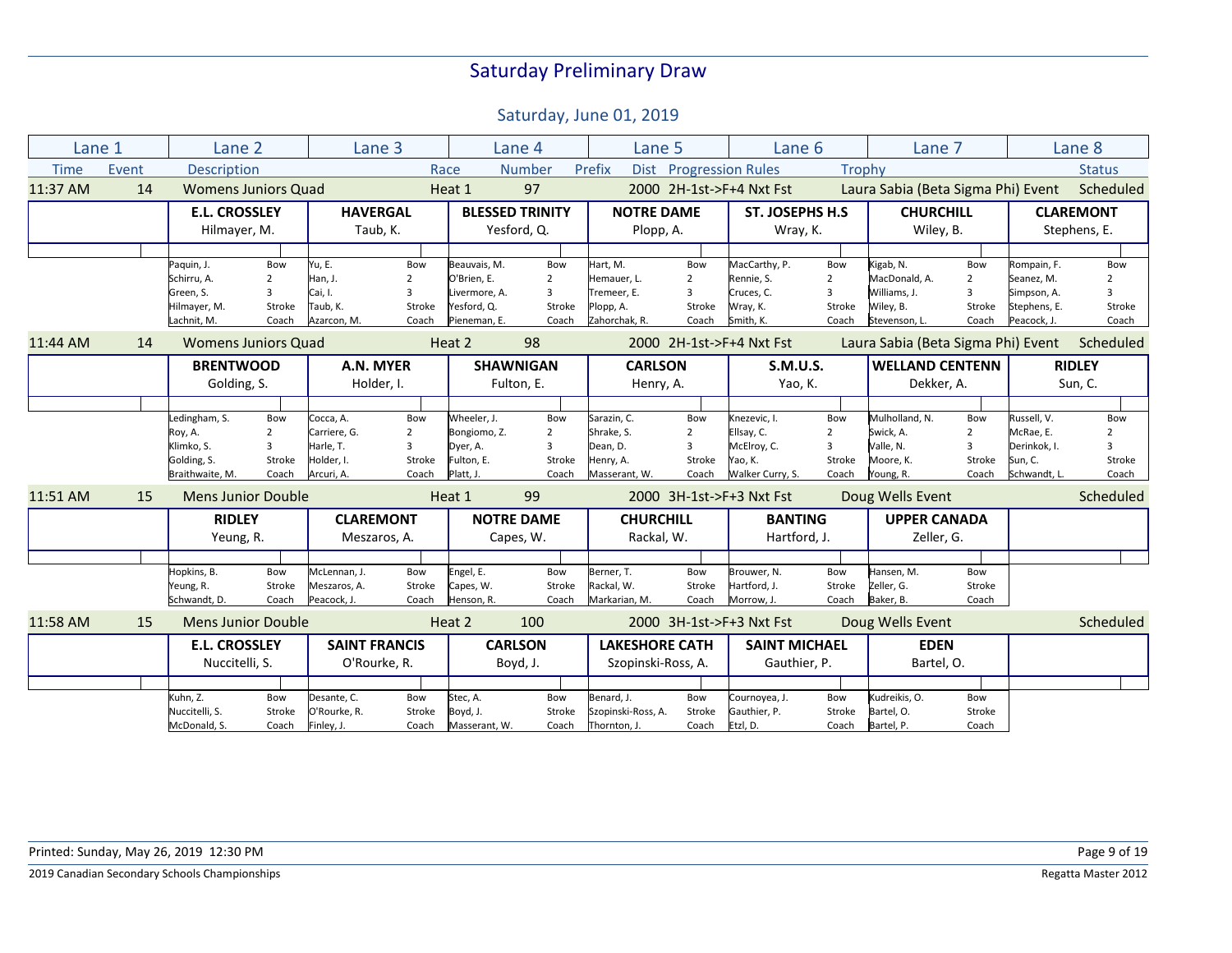| Lane 1      |       | Lane 2                        | Lane 3              |                 |               | Lane 4                  | Lane 5               |                    | Lane 6                   |        | Lane 7                       |        | Lane 8        |
|-------------|-------|-------------------------------|---------------------|-----------------|---------------|-------------------------|----------------------|--------------------|--------------------------|--------|------------------------------|--------|---------------|
| <b>Time</b> | Event | <b>Description</b>            |                     |                 | Race          | <b>Number</b>           | Prefix               |                    | Dist Progression Rules   | Trophy |                              |        | <b>Status</b> |
| 12:05 PM    | 15    | <b>Mens Junior Double</b>     |                     |                 | Heat 3        | 101                     |                      |                    | 2000 3H-1st->F+3 Nxt Fst |        | Doug Wells Event             |        | Scheduled     |
|             |       |                               | <b>WESTDALE</b>     |                 |               | <b>SAINT PAUL</b>       | <b>BRENTWOOD</b>     |                    | <b>HILLFIELD-STRAT</b>   |        | <b>SHAWNIGAN</b>             |        |               |
|             |       |                               | Zhang, J.           |                 |               | Yazaroglu, O.           | Erding Fitznar, S.   |                    | Yates-Krull, G.          |        | Redl, A.                     |        |               |
|             |       |                               |                     |                 |               |                         |                      |                    |                          |        |                              |        |               |
|             |       |                               | Haja, D.            | Bow             | Sisley, C.    | Bow                     | Dorward, A.          | Bow                | Baker, L.                | Bow    | Hall, G.                     | Bow    |               |
|             |       |                               | Zhang, J.           | Stroke          | Yazaroglu, O. | Stroke                  | Erding Fitznar, S.   | Stroke             | Yates-Krull, G.          | Stroke | Redl, A.                     | Stroke |               |
|             |       |                               | Roche, M.           | Coach           | Heard, V.     | Coach                   | Tarrant, K.          | Coach              | Reynolds, C.             | Coach  | De Leeuw, D.                 | Coach  |               |
| 12:12 PM    | 16    | <b>Womens Senior Cox Four</b> |                     | SF <sub>1</sub> |               | 102                     |                      | 2000 2SF-1 to 3->F |                          |        | Phil Chapman Event           |        | Scheduled     |
|             |       |                               |                     |                 |               |                         |                      |                    |                          |        |                              |        |               |
|             |       |                               |                     |                 |               |                         |                      |                    |                          |        |                              |        |               |
|             |       |                               |                     |                 |               |                         |                      |                    |                          |        |                              |        |               |
| 12:19 PM    | 16    | <b>Womens Senior Cox Four</b> |                     | SF <sub>2</sub> |               | 103                     |                      | 2000 2SF-1 to 3->F |                          |        | Phil Chapman Event           |        | Scheduled     |
|             |       |                               |                     |                 |               |                         |                      |                    |                          |        |                              |        |               |
|             |       |                               |                     |                 |               |                         |                      |                    |                          |        |                              |        |               |
|             |       |                               |                     |                 |               |                         |                      |                    |                          |        |                              |        |               |
| 12:26 PM    | 17    | Womens Junior 63kg Eight      |                     |                 | Heat 1        | 104                     |                      |                    | 2000 2H-1st->F+4 Nxt Fst |        | <b>SNRC Presidents Event</b> |        | Scheduled     |
|             |       |                               | <b>DENIS MORRIS</b> |                 |               | <b>E.L. CROSSLEY</b>    | <b>SAINT FRANCIS</b> |                    | A.A. PIONEER             |        |                              |        |               |
|             |       |                               | Edwards, M.         |                 |               | Bolhous, R.             | Biancanello, M.      |                    | Koepp, P.                |        |                              |        |               |
|             |       |                               |                     |                 |               |                         |                      |                    |                          |        |                              |        |               |
|             |       |                               | Hellwig, M.         | Bow             | Walker, B.    | Bow                     | Wong, M.             | Bow                | Dinov, R.                | Bow    |                              |        |               |
|             |       |                               | Cumming, A.         | $\overline{2}$  | Veld, P.      | $\overline{2}$          | Goher, K.            | $\overline{2}$     | Burns, E.                |        |                              |        |               |
|             |       |                               | Tubig, T.           |                 | Topp, A.      | $\overline{\mathbf{3}}$ | Saunders, M.         | 3                  | Stephan, A.              |        |                              |        |               |
|             |       |                               | Stewart, T.         |                 | Taylor, T.    |                         | D'arrigo, A.         | 4                  | Bassett, E.              |        |                              |        |               |
|             |       |                               | Brown, E.           | 5               | Parent, J.    | 5                       | Pierog, I.           | 5                  | Coolican, M.             |        |                              |        |               |
|             |       |                               | Kaufman, V.         |                 | Bolibruck, M. | 6                       | Dell, S.             | 6                  | Sun, A.                  |        |                              |        |               |
|             |       |                               | Masales, M.         |                 | Zuidersma, A. | $\overline{7}$          | Nullmeyer, M.        | $\overline{7}$     | Ai, T.                   |        |                              |        |               |
|             |       |                               | Edwards, M.         | Stroke          | Bolhous, R.   | Stroke                  | Biancanello, M.      | Stroke             | Koepp, P.                | Stroke |                              |        |               |
|             |       |                               | Trivieri, I.        | Cox             | Moskalyk, R.  | Cox                     | McLaughlin, M.       | Cox                | Zakalik, T.              | Cox    |                              |        |               |
|             |       |                               | Mowder, S.          | Coach           | Lachnit, M.   | Coach                   | lannizzi, L.         | Coach              | Griffith, R.             | Coach  |                              |        |               |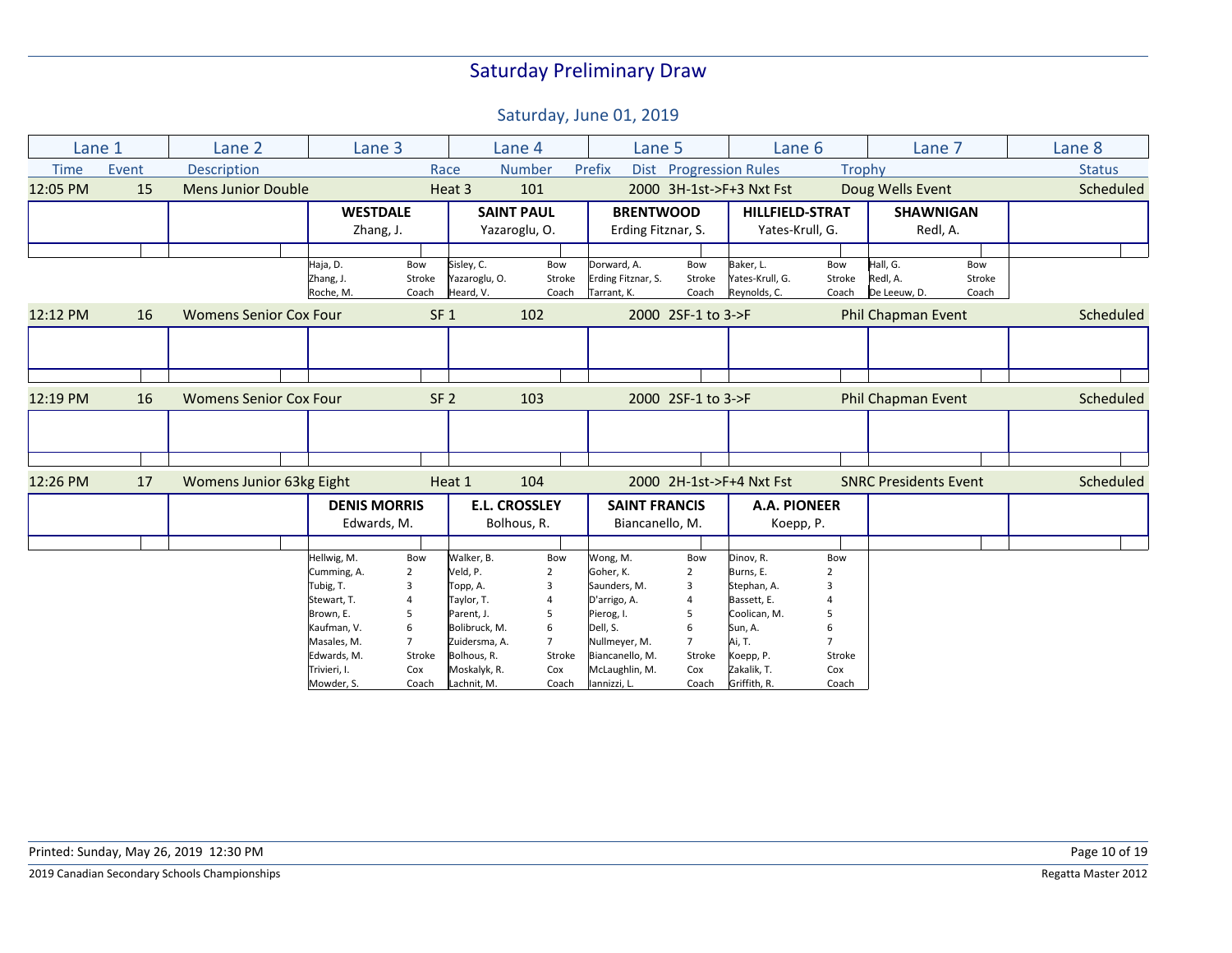| Lane 1      |       | Lane 2                           | Lane 3               |                 |                        | Lane 4         | Lane 5               |                        | Lane <sub>6</sub>        |                | Lane 7                             | Lane 8        |
|-------------|-------|----------------------------------|----------------------|-----------------|------------------------|----------------|----------------------|------------------------|--------------------------|----------------|------------------------------------|---------------|
| <b>Time</b> | Event | <b>Description</b>               |                      |                 | Race                   | <b>Number</b>  | Prefix               | Dist Progression Rules |                          | <b>Trophy</b>  |                                    | <b>Status</b> |
| 12:33 PM    | 17    | <b>Womens Junior 63kg Eight</b>  |                      |                 | Heat 2                 | 105            |                      |                        | 2000 2H-1st->F+4 Nxt Fst |                | <b>SNRC Presidents Event</b>       | Scheduled     |
|             |       |                                  | <b>BRANKSOME</b>     |                 | <b>FOREST HILLS CE</b> |                | <b>HAVERGAL</b>      |                        | <b>CHURCHILL</b>         |                |                                    |               |
|             |       |                                  | Bredt, E.            |                 | Doyel, J.              |                | Stock, L.            |                        | Butler, S.               |                |                                    |               |
|             |       |                                  |                      |                 |                        |                |                      |                        |                          |                |                                    |               |
|             |       |                                  | Kedwell, B.          | Bow             | Murphy, E.             | Bow            | Anderson, L.         | Bow                    | Weasner, A.              | Bow            |                                    |               |
|             |       |                                  | Parsons, C.          | $\overline{2}$  | Veneklase, R.          | $\overline{2}$ | Nadalini, A.         | $\overline{2}$         | Vermue, L.               |                |                                    |               |
|             |       |                                  | Wallace, K.          | 3               | Cheslek, A.            | 3              | Ferguson, P.         | 3                      | Wayland, H.              |                |                                    |               |
|             |       |                                  | Arthur, A.           |                 | Dewald, O.             | 4              | Wang, Y.             | $\overline{4}$         | Digirolamo, G.           |                |                                    |               |
|             |       |                                  | Neinstein, M.        | 5               | Hahn, J.               | 5              | Newman, S.           | 5                      | Pobjoy-Ridolfo, C.       | .5             |                                    |               |
|             |       |                                  | Fijalkowski, M.      | 6               | Long, I.               | 6              | Salem, N.            | 6                      | Geoffroy, M.             |                |                                    |               |
|             |       |                                  | Seljak, C.           |                 | Alm, H.                | $\overline{7}$ | Turnbull, R.         | $\overline{7}$         | Boutin, D.               | $\overline{7}$ |                                    |               |
|             |       |                                  | Bredt, E.            | Stroke          | Doyel, J.              | Stroke         | Stock, L.            | Stroke                 | Butler, S.               | Stroke         |                                    |               |
|             |       |                                  | Thadaney, C.         | Cox             | McLenithan, H.         | Cox            | Reardon, M.          | Cox                    | Chanhsavang, S.          | Cox            |                                    |               |
|             |       |                                  | Zaniewski, C.        | Coach           | Ross, P.               | Coach          | Azarcon, M.          | Coach                  | Stevenson, E.            | Coach          |                                    |               |
| 12:40 PM    | 18    | <b>Womens Senior 63kg Single</b> |                      | SF <sub>1</sub> |                        | 106            |                      | 2000 2SF-1 to 3->F     |                          |                | <b>Red Flannery Memorial Event</b> | Scheduled     |
|             |       |                                  |                      |                 |                        |                |                      |                        |                          |                |                                    |               |
|             |       |                                  |                      |                 |                        |                |                      |                        |                          |                |                                    |               |
|             |       |                                  |                      |                 |                        |                |                      |                        |                          |                |                                    |               |
| 12:47 PM    | 18    | Womens Senior 63kg Single        |                      | SF <sub>2</sub> |                        | 107            |                      | 2000 2SF-1 to 3->F     |                          |                | <b>Red Flannery Memorial Event</b> | Scheduled     |
|             |       |                                  |                      |                 |                        |                |                      |                        |                          |                |                                    |               |
|             |       |                                  |                      |                 |                        |                |                      |                        |                          |                |                                    |               |
|             |       |                                  |                      |                 |                        |                |                      |                        |                          |                |                                    |               |
| 12:54 PM    | 19    | Mens Junior 66kg Quad            |                      |                 | Heat 1                 | 108            |                      |                        | 2000 2H-1st->F+4 Nxt Fst |                | J.D. Bailey Event                  | Scheduled     |
|             |       |                                  | <b>SAINT FRANCIS</b> |                 | <b>ST. GEORGE</b>      |                | <b>E.L. CROSSLEY</b> |                        | <b>CHURCHILL</b>         |                |                                    |               |
|             |       |                                  | Arnold, H.           |                 | Maijer, E.             |                | Lachnit, T.          |                        | White, A.                |                |                                    |               |
|             |       |                                  |                      |                 |                        |                |                      |                        |                          |                |                                    |               |
|             |       |                                  | Diaz, J.             | Bow             | Tung, A.               | Bow            | Jeffs, T.            | Bow                    | McVanel, J.              | Bow            |                                    |               |
|             |       |                                  | Tripodi, M.          | 2               | Li, T.                 | $\overline{2}$ | Woodhouse, D.        | $\overline{2}$         | Henson, M.               | 2              |                                    |               |
|             |       |                                  | Saporito, L.         |                 | Hou, J.                | 3              | Storm, N.            | 3                      | Literovich, T.           | 3              |                                    |               |
|             |       |                                  | Arnold, H.           | Stroke          | Maijer, E.             | Stroke         | De Oliverira, H.     | Stroke                 | White, A.                | Stroke         |                                    |               |
|             |       |                                  | Finley, J.           | Coach           | Amodeo, V.             | Coach          | McDonald, S.         | Coach                  | Rao, M.                  | Coach          |                                    |               |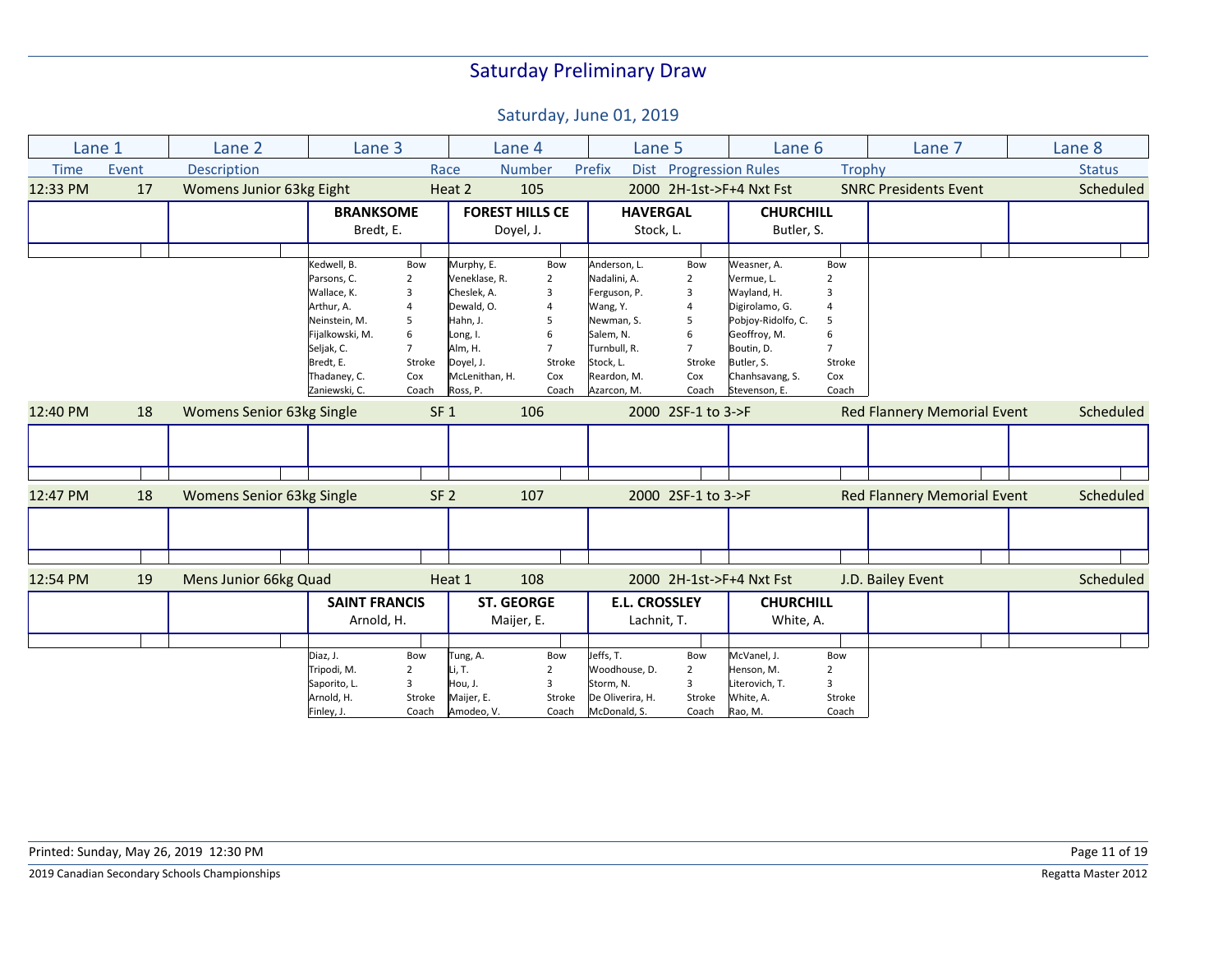Saturday, June 01, 2019

| <b>Number</b><br>Event<br>Description<br>Prefix<br>Dist Progression Rules<br><b>Status</b><br><b>Time</b><br>Race<br>Trophy<br>Mens Junior 66kg Quad<br>109<br>2000 2H-1st->F+4 Nxt Fst<br>J.D. Bailey Event<br>1:01 PM<br>19<br>Heat 2<br><b>RIVERVIEW</b><br><b>WESTDALE</b><br><b>UPPER CANADA</b><br><b>ST. MARYS</b><br>Lin, B.<br>Li, E.<br>Madden, M.<br>Peters, M.<br>Schacht, C.<br>Salvucci, A.<br>Bow<br>Ku, J.<br>Bow<br>Roden, M.<br>Bow<br>Bow<br>Mullins, J.<br>Henderson, J.<br>Willner, M.<br>$\overline{2}$<br>$\overline{2}$<br>$\overline{2}$<br>Stys, N.<br>$\overline{2}$<br>Carney, L.<br>Johnson, O.<br>Dowd, F.<br>Cunko, A.<br>3<br>$\overline{3}$<br>3<br>3<br>Peters, M.<br>Lin, B.<br>Stroke<br>Li, E.<br>Stroke<br>Madden, M.<br>Stroke<br>Stroke<br>Roche, M.<br>Coach<br>Baker, B.<br>Okuda-Rayfuse, M.<br>Knipe, P.<br>Coach<br>Coach<br>Coach<br><b>Womens Junior Double</b><br>110<br>2000 2SF-1 to 3->F<br><b>ROWONTARIO Event</b><br>20<br>SF <sub>1</sub> |           |
|-------------------------------------------------------------------------------------------------------------------------------------------------------------------------------------------------------------------------------------------------------------------------------------------------------------------------------------------------------------------------------------------------------------------------------------------------------------------------------------------------------------------------------------------------------------------------------------------------------------------------------------------------------------------------------------------------------------------------------------------------------------------------------------------------------------------------------------------------------------------------------------------------------------------------------------------------------------------------------------------------|-----------|
| 1:08 PM                                                                                                                                                                                                                                                                                                                                                                                                                                                                                                                                                                                                                                                                                                                                                                                                                                                                                                                                                                                         |           |
|                                                                                                                                                                                                                                                                                                                                                                                                                                                                                                                                                                                                                                                                                                                                                                                                                                                                                                                                                                                                 | Scheduled |
|                                                                                                                                                                                                                                                                                                                                                                                                                                                                                                                                                                                                                                                                                                                                                                                                                                                                                                                                                                                                 |           |
|                                                                                                                                                                                                                                                                                                                                                                                                                                                                                                                                                                                                                                                                                                                                                                                                                                                                                                                                                                                                 |           |
|                                                                                                                                                                                                                                                                                                                                                                                                                                                                                                                                                                                                                                                                                                                                                                                                                                                                                                                                                                                                 |           |
|                                                                                                                                                                                                                                                                                                                                                                                                                                                                                                                                                                                                                                                                                                                                                                                                                                                                                                                                                                                                 |           |
|                                                                                                                                                                                                                                                                                                                                                                                                                                                                                                                                                                                                                                                                                                                                                                                                                                                                                                                                                                                                 |           |
|                                                                                                                                                                                                                                                                                                                                                                                                                                                                                                                                                                                                                                                                                                                                                                                                                                                                                                                                                                                                 |           |
|                                                                                                                                                                                                                                                                                                                                                                                                                                                                                                                                                                                                                                                                                                                                                                                                                                                                                                                                                                                                 |           |
|                                                                                                                                                                                                                                                                                                                                                                                                                                                                                                                                                                                                                                                                                                                                                                                                                                                                                                                                                                                                 | Scheduled |
|                                                                                                                                                                                                                                                                                                                                                                                                                                                                                                                                                                                                                                                                                                                                                                                                                                                                                                                                                                                                 |           |
|                                                                                                                                                                                                                                                                                                                                                                                                                                                                                                                                                                                                                                                                                                                                                                                                                                                                                                                                                                                                 |           |
| 2000 2SF-1 to 3->F<br>1:15 PM<br><b>Womens Junior Double</b><br>SF <sub>2</sub><br>111<br><b>ROWONTARIO Event</b><br>20                                                                                                                                                                                                                                                                                                                                                                                                                                                                                                                                                                                                                                                                                                                                                                                                                                                                         | Scheduled |
|                                                                                                                                                                                                                                                                                                                                                                                                                                                                                                                                                                                                                                                                                                                                                                                                                                                                                                                                                                                                 |           |
|                                                                                                                                                                                                                                                                                                                                                                                                                                                                                                                                                                                                                                                                                                                                                                                                                                                                                                                                                                                                 |           |
|                                                                                                                                                                                                                                                                                                                                                                                                                                                                                                                                                                                                                                                                                                                                                                                                                                                                                                                                                                                                 |           |
|                                                                                                                                                                                                                                                                                                                                                                                                                                                                                                                                                                                                                                                                                                                                                                                                                                                                                                                                                                                                 |           |
| 21<br><b>Mens Senior Cox Four</b><br>112<br>2000 2SF-1 to 3->F<br><b>CSSRA Past Presidents Event</b><br>1:22 PM<br>SF <sub>1</sub>                                                                                                                                                                                                                                                                                                                                                                                                                                                                                                                                                                                                                                                                                                                                                                                                                                                              | Scheduled |
|                                                                                                                                                                                                                                                                                                                                                                                                                                                                                                                                                                                                                                                                                                                                                                                                                                                                                                                                                                                                 |           |
|                                                                                                                                                                                                                                                                                                                                                                                                                                                                                                                                                                                                                                                                                                                                                                                                                                                                                                                                                                                                 |           |
|                                                                                                                                                                                                                                                                                                                                                                                                                                                                                                                                                                                                                                                                                                                                                                                                                                                                                                                                                                                                 |           |
| <b>CSSRA Past Presidents Event</b><br>1:29 PM<br>21<br><b>Mens Senior Cox Four</b><br>SF <sub>2</sub><br>113<br>2000 2SF-1 to 3->F                                                                                                                                                                                                                                                                                                                                                                                                                                                                                                                                                                                                                                                                                                                                                                                                                                                              | Scheduled |
|                                                                                                                                                                                                                                                                                                                                                                                                                                                                                                                                                                                                                                                                                                                                                                                                                                                                                                                                                                                                 |           |
|                                                                                                                                                                                                                                                                                                                                                                                                                                                                                                                                                                                                                                                                                                                                                                                                                                                                                                                                                                                                 |           |
|                                                                                                                                                                                                                                                                                                                                                                                                                                                                                                                                                                                                                                                                                                                                                                                                                                                                                                                                                                                                 |           |
| 2000 3SF-1&2->F<br>Lakeport S.S. Event<br>1:36 PM<br>22<br><b>Womens Senior Single</b><br>SF <sub>1</sub><br>114                                                                                                                                                                                                                                                                                                                                                                                                                                                                                                                                                                                                                                                                                                                                                                                                                                                                                | Scheduled |
|                                                                                                                                                                                                                                                                                                                                                                                                                                                                                                                                                                                                                                                                                                                                                                                                                                                                                                                                                                                                 |           |
|                                                                                                                                                                                                                                                                                                                                                                                                                                                                                                                                                                                                                                                                                                                                                                                                                                                                                                                                                                                                 |           |
|                                                                                                                                                                                                                                                                                                                                                                                                                                                                                                                                                                                                                                                                                                                                                                                                                                                                                                                                                                                                 |           |
| 1:43 PM<br>22<br><b>Womens Senior Single</b><br>SF <sub>2</sub><br>115<br>2000 3SF-1&2->F<br>Lakeport S.S. Event                                                                                                                                                                                                                                                                                                                                                                                                                                                                                                                                                                                                                                                                                                                                                                                                                                                                                | Scheduled |
|                                                                                                                                                                                                                                                                                                                                                                                                                                                                                                                                                                                                                                                                                                                                                                                                                                                                                                                                                                                                 |           |
|                                                                                                                                                                                                                                                                                                                                                                                                                                                                                                                                                                                                                                                                                                                                                                                                                                                                                                                                                                                                 |           |
|                                                                                                                                                                                                                                                                                                                                                                                                                                                                                                                                                                                                                                                                                                                                                                                                                                                                                                                                                                                                 |           |

Printed: Sunday, May 26, 2019 12:30 PM Page 12 of 19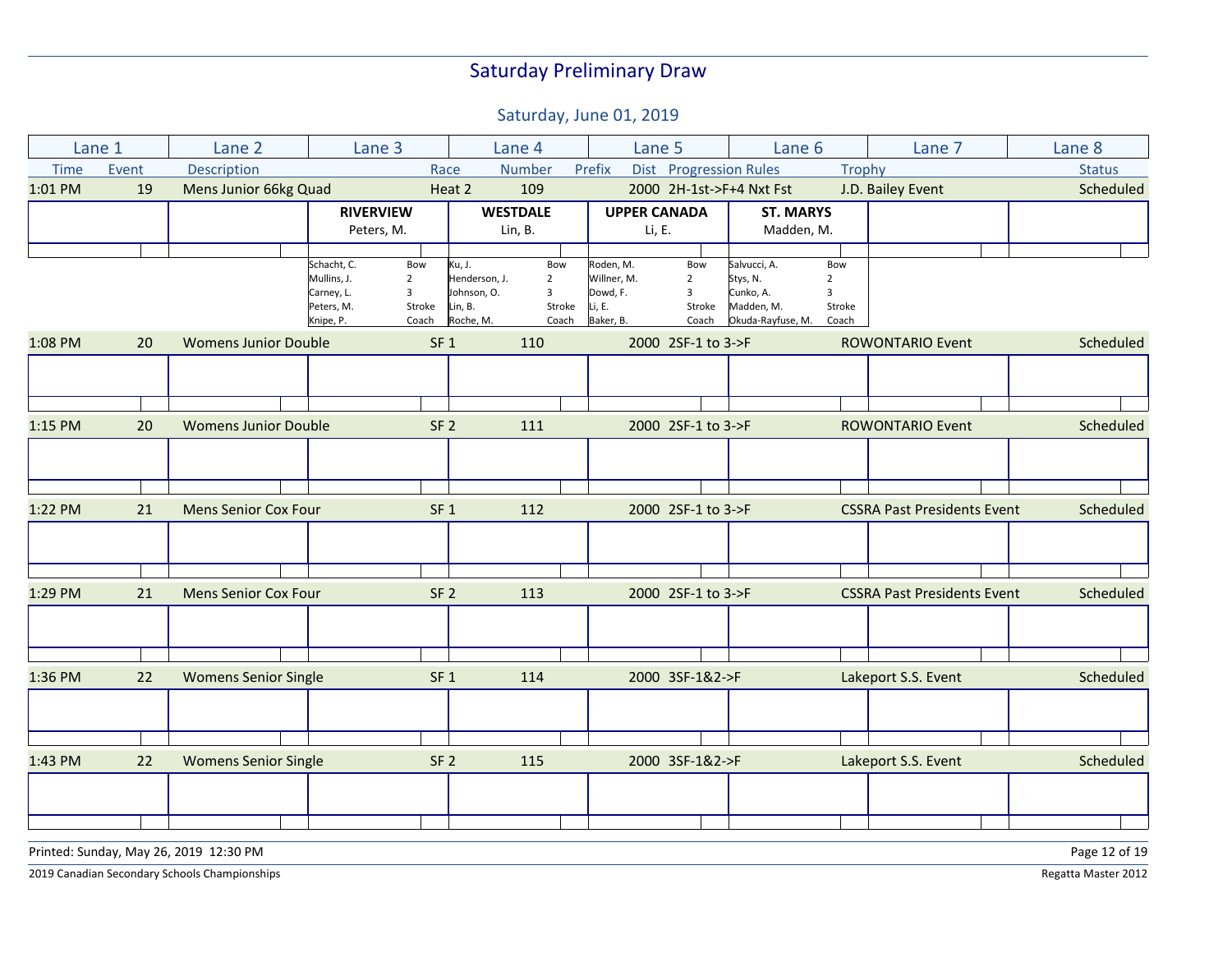|             | Lane 1 | Lane 2                      | Lane 3                  |                 |                                | Lane 4               | Lane 5                    |                        | Lane 6                   |                     | Lane 7                  |                     | Lane 8        |
|-------------|--------|-----------------------------|-------------------------|-----------------|--------------------------------|----------------------|---------------------------|------------------------|--------------------------|---------------------|-------------------------|---------------------|---------------|
| <b>Time</b> | Event  | Description                 |                         | Race            |                                | <b>Number</b>        | Prefix                    | Dist Progression Rules |                          | Trophy              |                         |                     | <b>Status</b> |
| 1:50 PM     | 22     | <b>Womens Senior Single</b> |                         | SF <sub>3</sub> | 116                            |                      |                           | 2000 3SF-1&2->F        |                          | Lakeport S.S. Event |                         |                     | Scheduled     |
|             |        |                             |                         |                 |                                |                      |                           |                        |                          |                     |                         |                     |               |
|             |        |                             |                         |                 |                                |                      |                           |                        |                          |                     |                         |                     |               |
|             |        |                             |                         |                 |                                |                      |                           |                        |                          |                     |                         |                     |               |
| 1:57 PM     | 23     | <b>Womens Senior Pair</b>   |                         |                 | Heat 1                         | 117                  |                           |                        | 2000 2H-1st->F+4 Nxt Fst |                     |                         |                     | Scheduled     |
|             |        |                             |                         |                 |                                |                      |                           |                        |                          |                     |                         |                     |               |
|             |        |                             | <b>RIVERVIEW</b>        |                 |                                | <b>SIMCOE</b>        | <b>HAVERGAL</b>           |                        | <b>E.L. CROSSLEY</b>     |                     | <b>CARLSON</b>          |                     |               |
|             |        |                             | Dillon, F.              |                 |                                | Segato, E.           | Guy, O.                   |                        | Leavens, E.              |                     | Szucs, M.               |                     |               |
|             |        |                             |                         |                 |                                |                      |                           |                        |                          |                     |                         |                     |               |
|             |        |                             | Luzac, M.<br>Dillon, F. | Bow<br>Stroke   | Schellenberg, G.<br>Segato, E. | Bow<br>Stroke        | Andersons, E.<br>Guy, O.  | Bow<br>Stroke          | Oord, S.<br>Leavens, E.  | Bow<br>Stroke       | Floutz, A.<br>Szucs, M. | Bow<br>Stroke       |               |
|             |        |                             | Knipe, P.               | Coach           | Nail, J.                       | Coach                | Azarcon, M.               | Coach                  | Hague, H.                | Coach               | Masserant, W.           | Coach               |               |
| 2:04 PM     | 23     | <b>Womens Senior Pair</b>   |                         |                 | Heat 2                         | 118                  |                           |                        | 2000 2H-1st->F+4 Nxt Fst |                     |                         |                     | Scheduled     |
|             |        |                             | <b>CHURCHILL</b>        |                 |                                | <b>CROFTON HOUSE</b> | <b>SHAWNIGAN</b>          |                        | <b>BRANKSOME</b>         |                     |                         |                     |               |
|             |        |                             | Sommer, O.              |                 |                                | Douville, G.         | Brennan-Mccann, M.        |                        | Johnson, F.              |                     |                         |                     |               |
|             |        |                             |                         |                 |                                |                      |                           |                        |                          |                     |                         |                     |               |
|             |        |                             | Savas, Y.               | Bow             | Luo, E.                        | Bow                  | Hall. G.                  | Bow                    | Butterworth, R.          | Bow                 |                         |                     |               |
|             |        |                             | Sommer, O.              | Stroke          | Douville, G.                   | Stroke               | Brennan-Mccann, M. Stroke |                        | Johnson, F.              | Stroke              |                         |                     |               |
|             |        |                             | Augerman, G.            | Coach           | Ewton, C.                      | Coach                | Montgomery, M.            | Coach                  | Heder, J.                | Coach               |                         |                     |               |
| 2:11 PM     | 24     | <b>Mens Junior Eight</b>    |                         |                 | Heat 1                         | 119                  |                           |                        | 2000 3H-1st->F+3 Nxt Fst |                     | Joe Wright Sr. Event    |                     | Scheduled     |
|             |        |                             | <b>ROCKFORD</b>         |                 |                                | ST. JOSEPH'S C.      |                           | <b>DENIS MORRIS</b>    |                          | <b>CANISIUS</b>     |                         | <b>ORCHARD LAKE</b> |               |
|             |        |                             | Rice, C.                |                 |                                | Finlayson, L.        |                           | Hamm, R.               |                          | Dietrich Iv, J.     |                         | Cicci, G.           |               |
|             |        |                             |                         |                 |                                |                      |                           |                        |                          |                     |                         |                     |               |
|             |        |                             | Floerchinger, G.        | Bow             | Vennari, B.                    | Bow                  | Vander Vaart, N.          | Bow                    | Sayers, B.               | Bow                 | Haynes, A.              | Bow                 |               |
|             |        |                             | Gould, I.               | $\overline{2}$  | Glenn, A.                      | $\overline{2}$       | Freeman, E.               | $\overline{2}$         | Siwiec, Z.               | 2                   | Grafmiller, M.          | $\overline{2}$      |               |
|             |        |                             | McGovern, M.            | 3               | Sinatra, M.                    | 3                    | Horner, H.                | 3                      | Siwiec, T.               | $\overline{3}$      | Malick, A.              | з                   |               |
|             |        |                             | Wolownik, C.            |                 | Chase, K.                      | 4                    | Dalton, S.                | $\overline{4}$         | Fortner, C.              | $\overline{4}$      | Archer. M.              |                     |               |
|             |        |                             | Reale, D.               | 5               | Depinto, A.                    | 5                    | Hunt, J.                  | 5                      | Cross, J.                | 5                   | Muchnik, A.             | 5                   |               |
|             |        |                             | Johnson, S.             | 6               | Gwitt, S.                      | 6                    | Bagozzi, J.               | 6                      | Attea, P.                | 6                   | Schop, J.               | 6                   |               |
|             |        |                             | Maksimowksi, T.         | $\overline{7}$  | Sly, H.                        | $\overline{7}$       | Hardy, A.                 | $\overline{7}$         | Skakal, A.               |                     | Johnson, R.             | $\overline{7}$      |               |
|             |        |                             | Rice, C.                | Stroke          | Finlayson, L.                  | Stroke               | Hamm, R.                  | Stroke                 | Dietrich Iv, J.          | Stroke              | Cicci, G.               | Stroke              |               |
|             |        |                             | Ziemba, A.              | Cox             | McIntyre, C.                   | Cox                  | McKimm, L.                | Cox                    | Lotempio, L.             | Cox                 | Walker, M.              | Cox                 |               |
|             |        |                             | Hoffman, G.             | Coach           | Cosmann, M.                    | Coach                | Dibenedetto, M.           | Coach                  | Rubino, R.               | Coach               | Czarnecki, C.           | Coach               |               |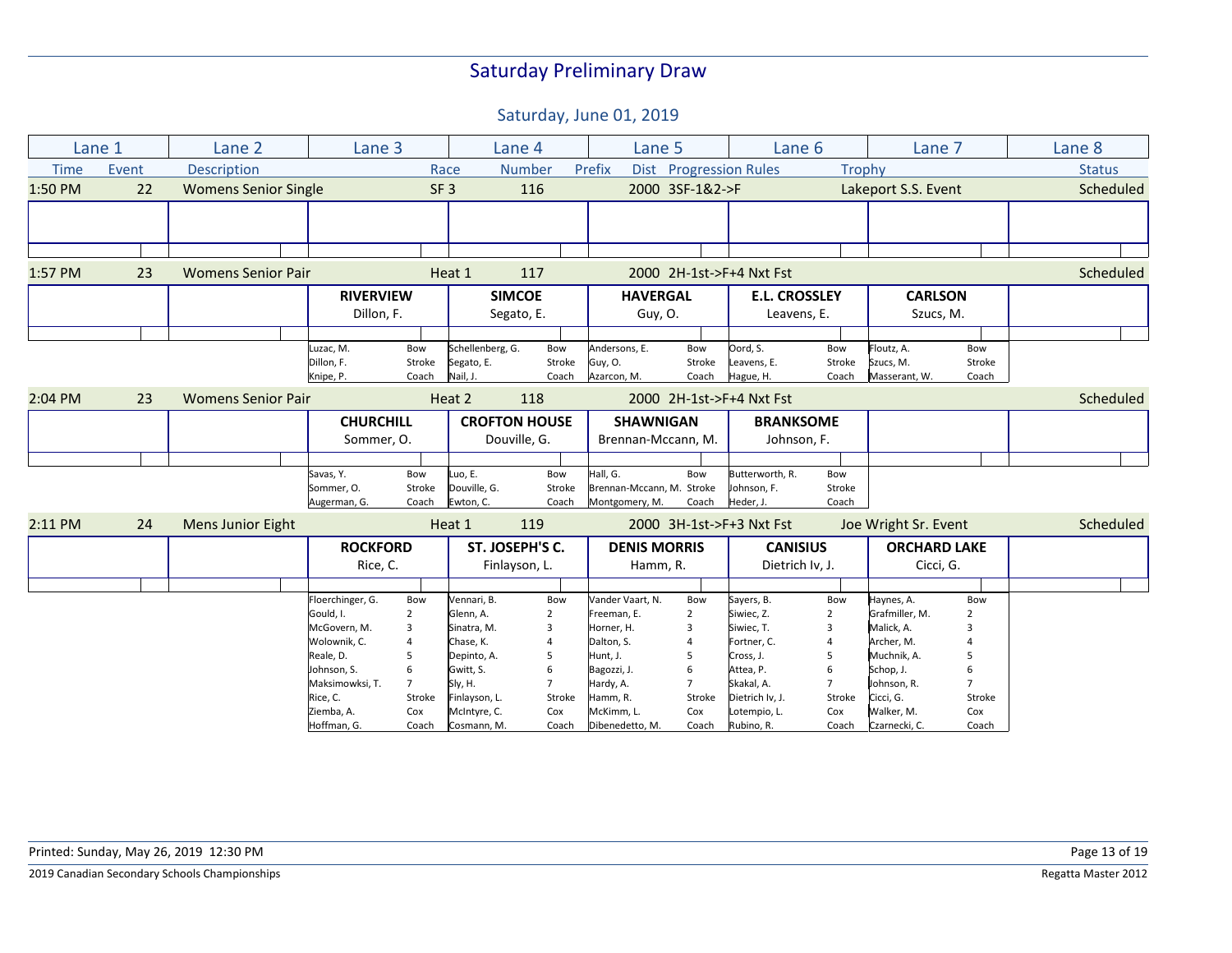|             | Lane 1 | Lane 2                    |                | Lane 3               |                 | Lane 4              |                | Lane 5                 |                          | Lane 6                   |                | Lane 7                        |                          | Lane 8        |
|-------------|--------|---------------------------|----------------|----------------------|-----------------|---------------------|----------------|------------------------|--------------------------|--------------------------|----------------|-------------------------------|--------------------------|---------------|
| <b>Time</b> | Event  | <b>Description</b>        |                |                      | Race            | <b>Number</b>       |                | Prefix                 | Dist Progression Rules   |                          | Trophy         |                               |                          | <b>Status</b> |
| 2:18 PM     | 24     | <b>Mens Junior Eight</b>  |                |                      |                 | Heat 2              | 120            |                        |                          | 2000 3H-1st->F+3 Nxt Fst |                | Joe Wright Sr. Event          |                          | Scheduled     |
|             |        | <b>VANCOUVER</b>          |                | <b>SAINT FRANCIS</b> |                 | <b>SKYLINE</b>      |                | <b>UPPER CANADA</b>    |                          | <b>SHAWNIGAN</b>         |                | <b>RIDLEY</b>                 |                          |               |
|             |        | Maile, M.                 |                | Mason, E.            |                 | Pyle, C.            |                | Hannam, N.             |                          | Whitford, A.             |                | Murphy, C.                    |                          |               |
|             |        |                           |                |                      |                 |                     |                |                        |                          |                          |                |                               |                          |               |
|             |        | Voysey, M.                | Bow            | Mockford, R.         | Bow             | Zhang, E.           | Bow            | Kim, J.                | Bow                      | Minchenko, D.            | Bow            | Vaca, F.                      | Bow                      |               |
|             |        | Rodrigues, E.             | $\overline{2}$ | Allington, E.        | 2               | Kuras, H.           | $\overline{2}$ | Fung, A.               | $\overline{2}$           | Howard, B.               | $\overline{2}$ | Hopkins, B.                   | $\overline{\phantom{0}}$ |               |
|             |        | Khayam, L.                | 3              | Brodacki, T.         | 3               | Foster, K.          | 3              | Vaccaro, E.            | $\overline{3}$           | Mayes, L.                | 3              | Edelman, C.                   | 3                        |               |
|             |        | Soligo, A.                | $\overline{4}$ | Kemp, H.             |                 | Marquez-Collins, A. | $\overline{4}$ | Woolsey, P.            | $\overline{4}$           | Hall, G.                 |                | Tanriverdi, E.                |                          |               |
|             |        | Muir, E.                  | 5              | McNeil, H.           | 5               | Holder, S.          | 5              | Hansen, M.             | 5                        | Redl, A.                 | 5              | Skida, O.                     | 5                        |               |
|             |        | Hsu, J.                   | 6              | Alarcon Wesso, D.    | 6               | Sept, M.            | 6              | Zeller, G.             | 6                        | Davidson, D.             | 6              | Keagan, S.                    | 6                        |               |
|             |        | Banducci, M.              | $\overline{7}$ | Filipescu, A.        | $\overline{7}$  | Gardner, A.         | $\overline{7}$ | Rivett, M.             | $\overline{7}$           | Platt, G.                | $\overline{7}$ | Yeung, R.                     | $\overline{7}$           |               |
|             |        | Maile, M.                 | Stroke         | Mason, E.            | Stroke          | Pyle, C.            | Stroke         | Hannam, N.             | Stroke                   | Whitford, A.             | Stroke         | Murphy, C.                    | Stroke                   |               |
|             |        | Alevras, D.               | Cox            | Bestward, A.         | Cox             | Long, J.            | Cox            | Wang, Z.               | Cox                      | Brigden, O.              | Cox            | Jansen-Rudan, S.              | Cox                      |               |
|             |        | Ward, M.                  | Coach          | Piovesana, G.        | Coach           | De Almeida, J.      | Coach          | Baker, B.              | Coach                    | De Leeuw, D.             | Coach          | Schwandt, D.                  | Coach                    |               |
| 2:25 PM     | 24     | <b>Mens Junior Eight</b>  |                |                      |                 | Heat 3              | 121            |                        | 2000 3H-1st->F+3 Nxt Fst |                          |                | Joe Wright Sr. Event          |                          | Scheduled     |
|             |        |                           |                | <b>RIVERVIEW</b>     |                 | <b>BRENTWOOD</b>    |                | <b>FOREST HILLS CE</b> |                          | A.A. PIONEER             |                | <b>WASHINGTON-LEE</b>         |                          |               |
|             |        |                           |                | Peters, M.           |                 | Kruger, D.          |                | Kalaczinski, R.        |                          | Murdock, H.              |                | Anthopolos, D.                |                          |               |
|             |        |                           |                |                      |                 |                     |                |                        |                          |                          |                |                               |                          |               |
|             |        |                           |                | Carney, L.           | Bow             | Napier-Ganley, J.   | Bow            | Hegg, A.               | Bow                      | Schenk, J.               | Bow            | Bogachev, A.                  | Bow                      |               |
|             |        |                           |                | Nino, B.             | $\overline{2}$  | Dorward, A.         | $\overline{2}$ | Goodman, I.            | $\overline{2}$           | McKarns, W.              | $\overline{2}$ | Cummins, V.                   | $\overline{2}$           |               |
|             |        |                           |                | Pirtle, G.           | 3               | Phillips, N.        | 3              | Paplawsky, B.          | 3                        | Anderson, S.             | 3              | Laidhold, N.                  | $\overline{3}$           |               |
|             |        |                           |                | Acton, N.            | 4               | Erding Fitznar, S.  | $\overline{4}$ | Woods, J.              | $\overline{4}$           | Fisher, L.               | $\overline{a}$ | Menza, B.                     |                          |               |
|             |        |                           |                | Eliwat, M.           | 5               | Humphries, E.       | 5              | Dlugos, C.             | 5                        | Jackson, N.              | 5              | Maksoudov, S.                 | 5                        |               |
|             |        |                           |                | Teifer, L.           | 6               | Gulino, S.          | 6              | McPoland, K.           | 6                        | Hudgins, L.              | 6              | Ettelt, G.                    | 6                        |               |
|             |        |                           |                | Fioretti, P.         | $\overline{7}$  | Siemssen, M.        | 7              | Schaafsma, M.          | $\overline{7}$           | Kwok, S.                 | $\overline{7}$ | Sears, A.                     |                          |               |
|             |        |                           |                | Peters, M.           | Stroke          | Kruger, D.          | Stroke         | Kalaczinski, R.        | Stroke                   | Murdock, H.              | Stroke         | Anthopolos, D.                | Stroke                   |               |
|             |        |                           |                | Pappas, A.           | Cox             | Lalonde, E.         | Cox            | Guikema, A.            | Cox                      | Kaganov, A.              | Cox            | Bedell, H.                    | Cox                      |               |
|             |        |                           |                | Knipe, P.            | Coach           | Tarrant, K.         | Coach          | Ross, P.               | Coach                    | Griffith, R.             | Coach          | Desousa, W.                   | Coach                    |               |
|             |        |                           |                |                      |                 |                     |                |                        |                          |                          |                |                               |                          |               |
| 2:32 PM     | 25     | <b>Mens Senior Double</b> |                |                      | SF <sub>1</sub> |                     | 122            |                        | 2000 2SF-1 to 3->F       |                          |                | Cline, Saunders, Wilcox Event |                          | Scheduled     |
|             |        |                           |                |                      |                 |                     |                |                        |                          |                          |                |                               |                          |               |
|             |        |                           |                |                      |                 |                     |                |                        |                          |                          |                |                               |                          |               |
|             |        |                           |                |                      |                 |                     |                |                        |                          |                          |                |                               |                          |               |
| 2:39 PM     | 25     | <b>Mens Senior Double</b> |                |                      | SF <sub>2</sub> |                     | 123            |                        | 2000 2SF-1 to 3->F       |                          |                | Cline, Saunders, Wilcox Event |                          | Scheduled     |
|             |        |                           |                |                      |                 |                     |                |                        |                          |                          |                |                               |                          |               |
|             |        |                           |                |                      |                 |                     |                |                        |                          |                          |                |                               |                          |               |
|             |        |                           |                |                      |                 |                     |                |                        |                          |                          |                |                               |                          |               |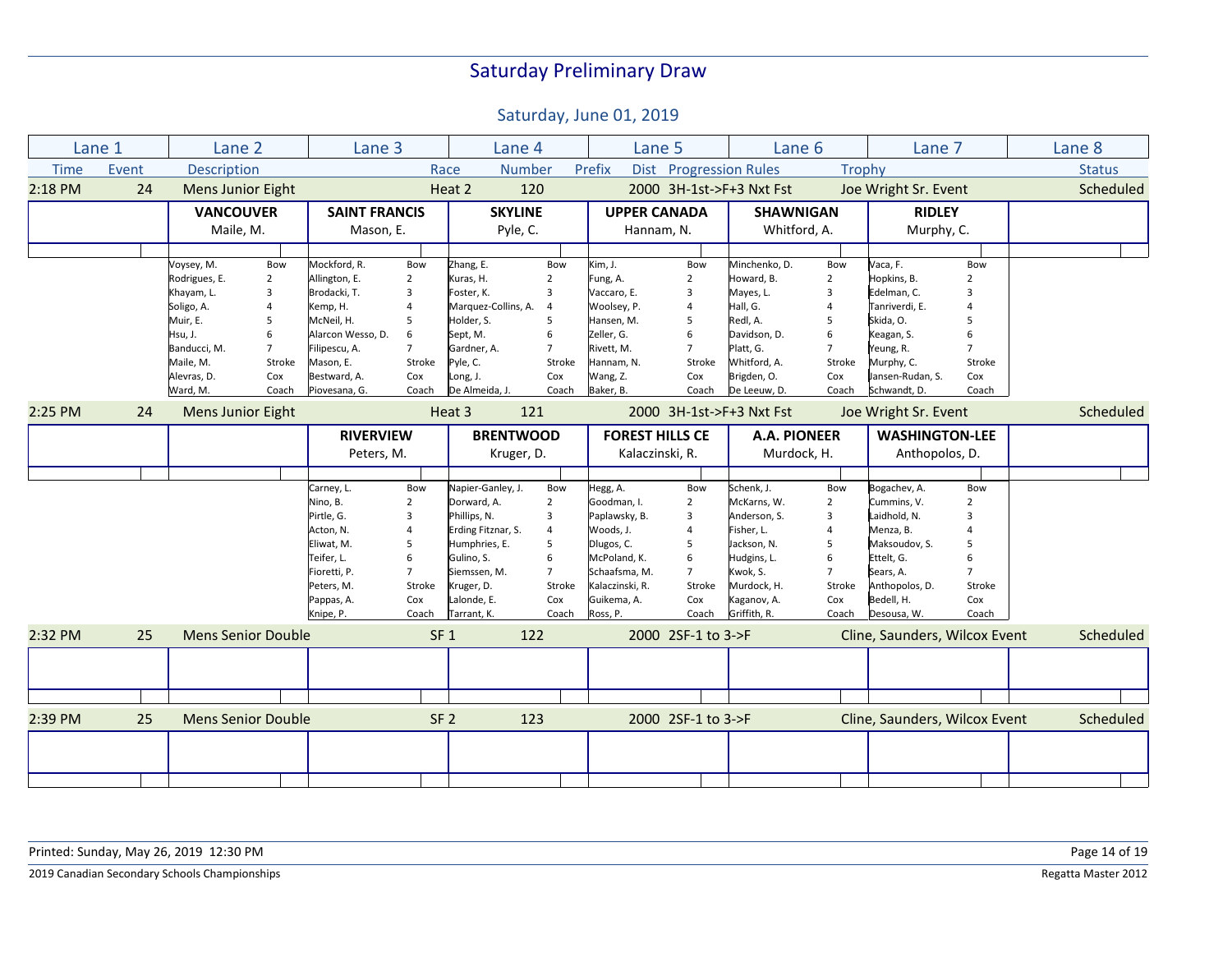Saturday, June 01, 2019

|             | Lane 1                            | Lane <sub>2</sub>       |                | Lane 3                      |                |                  | Lane 4             | Lane 5            |                          | Lane 6                   |                 | Lane 7                       |                | Lane 8        |
|-------------|-----------------------------------|-------------------------|----------------|-----------------------------|----------------|------------------|--------------------|-------------------|--------------------------|--------------------------|-----------------|------------------------------|----------------|---------------|
| <b>Time</b> | Event                             | Description             |                |                             |                | Race             | <b>Number</b>      | Prefix            |                          | Dist Progression Rules   |                 | Trophy                       |                | <b>Status</b> |
| 2:46 PM     | 26                                | <b>Mens Junior Quad</b> |                |                             |                | Heat 1           | 124                |                   |                          | 2000 2H-1st->F+4 Nxt Fst |                 | <b>Sally Arbuthnot Event</b> |                | Scheduled     |
|             |                                   |                         |                | <b>BLESSED TRINITY</b>      |                |                  | <b>ST. GEORGE</b>  | <b>EDEN</b>       |                          | <b>OAKRIDGE</b>          |                 | <b>E.L. CROSSLEY</b>         |                |               |
|             |                                   |                         |                | Lofaro, J.                  |                |                  | Maijer, E.         | Laplante, A.      |                          | Morrow, C.               |                 | Kuhn, Z.                     |                |               |
|             |                                   |                         |                |                             |                |                  |                    |                   |                          |                          |                 |                              |                |               |
|             |                                   |                         |                | Celia, M.                   | Bow            | Tung, A.         | Bow                | andry, N.         | Bow                      | Mels-Williams, K.        | Bow             | Stolk, M.                    | Bow            |               |
|             |                                   |                         |                | Hone, C.                    | $\overline{2}$ | Li, T.           | $\overline{2}$     | Hughes, W.        | $\overline{2}$           | Hocking, G.              | 2               | Prevost, N.                  | $\overline{2}$ |               |
|             |                                   |                         |                | Monaghan, C.                | 3              | Hou, J.          | $\overline{3}$     | Wideman. C.       | 3                        | Hocking, N.              | 3               | Johnston, M.                 | $\overline{3}$ |               |
|             |                                   |                         |                | Lofaro, J.                  | Stroke         | Maijer, E.       | Stroke             | Laplante, A.      | Stroke                   | Morrow, C.               | Stroke          | Aitchison, C.                | Stroke         |               |
|             |                                   |                         |                | Corso, D.                   | Coach          | Amodeo, V.       | Coach              | Lovegrove, T.     | Coach                    | Bullen, M.               | Coach           | McDonald, S.                 | Coach          |               |
| 2:53 PM     | 26                                | <b>Mens Junior Quad</b> |                |                             |                | 125<br>Heat 2    |                    |                   | 2000 2H-1st->F+4 Nxt Fst |                          |                 | <b>Sally Arbuthnot Event</b> |                | Scheduled     |
|             |                                   |                         |                | <b>SALINE</b>               |                |                  | <b>CLAREMONT</b>   |                   | <b>CHURCHILL</b>         |                          | <b>WESTDALE</b> |                              |                |               |
|             |                                   |                         |                |                             | Lancaster, J.  |                  | Schellenberg, B.   | White, A.         |                          | Youn, G.                 |                 |                              |                |               |
|             |                                   |                         |                |                             |                |                  |                    |                   |                          |                          |                 |                              |                |               |
|             |                                   |                         |                | Durflinger, O.              | Bow            | Dutchak, C.      | Bow                | McVanel, J.       | Bow                      | Foese, L.                | Bow             |                              |                |               |
|             |                                   |                         |                | Drobnick, B.                | $\overline{2}$ | Meszaros, A.     | $\overline{2}$     | Henson, M.        | $\overline{2}$           | Wyatt-Stoffman, M.       | $\overline{2}$  |                              |                |               |
|             |                                   |                         |                | Nowicki, J.                 | 3              | Salah, J.        | $\overline{3}$     | Literovich. T.    | $\overline{3}$           | Bodor, A.                | 3               |                              |                |               |
|             |                                   |                         |                | Lancaster, J.               | Stroke         | Schellenberg, B. | Stroke             | White, A.         | Stroke                   | Youn, G.                 | Stroke          |                              |                |               |
|             |                                   |                         |                | Fiske, D.                   | Coach          | Peacock, J.      | Coach              | Rao, M.           | Coach                    | Roche, M.                | Coach           |                              |                |               |
| 3:00 PM     | 27                                |                         |                | Womens Senior 63kg Cox Four |                | Heat 1           | 126                |                   |                          | 2000 3H-1st->F+3 Nxt Fst |                 | <b>Martin Event</b>          |                | Scheduled     |
|             |                                   | <b>FOREST HILLS CE</b>  |                | <b>CHURCHILL</b>            |                |                  | <b>TRENTON</b>     | <b>MERCYHURST</b> |                          | <b>BLESSED TRINITY</b>   |                 | <b>SKYLINE</b>               |                |               |
|             |                                   | Briggs, E.              |                | Vermue, L.                  |                | Cullen, M.       |                    | Karlinchak, C.    |                          | Locco, H.                |                 | Koselka, E.                  |                |               |
|             |                                   |                         |                |                             |                |                  |                    |                   |                          |                          |                 |                              |                |               |
|             |                                   | Clinger, G.             | Bow            | Pobjoy-Ridolfo, C.          | Bow            | Cullen, A.       | Bow                | Brown, H.         | Bow                      | Freer, T.                | Bow             | Portales, N.                 | Bow            |               |
|             |                                   | Wolffis, K.             | $\overline{2}$ | Digirolamo, G.              | $\overline{2}$ | Berger, A.       | $\overline{2}$     | Upal, S.          | $\overline{2}$           | Whitnell, K.             | $\overline{2}$  | Rinvelt, A.                  | $\overline{2}$ |               |
|             |                                   | Gesik, L.               | 3              | Wayland, H.                 | 3              | Drabczyk, K.     | 3                  | Love, A.          | $\overline{\mathbf{3}}$  | Pieneman, G.             | 3               | Bacon, A.                    | 3              |               |
|             |                                   | Briggs, E.              | Stroke         | Vermue, L.                  | Stroke         | Cullen, M.       | Stroke             | Karlinchak, C.    | Stroke                   | Locco, H.                | Stroke          | Koselka, E.                  | Stroke         |               |
|             |                                   | Koski, K.               | Cox            | Thompson, A.                | Cox            | Boldiszar, K.    | Cox                | Miraszek, C.      | Cox                      | Faraci, B.               | Cox             | Hayami, K.                   | Cox            |               |
|             |                                   | Ross, P.                | Coach          | Stevenson, E.               | Coach          | Taylor, J.       | Coach              | Baldwin, M.       | Coach                    | Sferrazza, L.            | Coach           | Bennett, K.                  | Coach          |               |
| 3:07 PM     | Womens Senior 63kg Cox Four<br>27 |                         |                |                             |                | Heat 2           | 127                |                   |                          | 2000 3H-1st->F+3 Nxt Fst |                 | <b>Martin Event</b>          |                | Scheduled     |
|             |                                   | <b>HAVERGAL</b>         |                | <b>E.L. CROSSLEY</b>        |                |                  | <b>CITY HONORS</b> | <b>RIVERVIEW</b>  |                          | <b>ROCKFORD</b>          |                 | <b>WASHINGTON-LEE</b>        |                |               |
|             |                                   | Taylor, C.              |                | Nuccitelli, L.              |                |                  | Ilecki, A.         | Mandernach, A.    |                          | Stauffer, S.             |                 | Loughney, L.                 |                |               |
|             |                                   |                         |                |                             |                |                  |                    |                   |                          |                          |                 |                              |                |               |
|             |                                   | Lui, L.                 | Bow            | Paquin, J.                  | Bow            | Bartlett, R.     | Bow                | Pirtle, T.        | Bow                      | Sundman, A.              | Bow             | Demsey, S.                   | Bow            |               |
|             |                                   | Rana, J.                | $\overline{2}$ | Madsen, K.                  | $\overline{2}$ | Portman, C.      | $\overline{2}$     | Smiley, A.        | $\overline{2}$           | Mathis, C.               | $\overline{2}$  | Fried, E.                    | $\overline{2}$ |               |
|             |                                   | Fletcher, E.            | 3              | Camplin, M.                 | 3              | Ferguson, E.     | $\overline{3}$     | Boyd, A.          | 3                        | Bray, E.                 | 3               | Schulte, C.                  | 3              |               |
|             |                                   | Taylor, C.              | Stroke         | Nuccitelli, L.              | Stroke         | Ilecki, A.       | Stroke             | Mandernach, A.    | Stroke                   | Stauffer, S.             | Stroke          | Loughney, L.                 | Stroke         |               |
|             |                                   | Lee, F.                 | Cox            | Natale, J.                  | Cox            | Hassett, K.      | Cox                | Corns, A.         | Cox                      | Gaynor, E.               | Cox             | Rynes, S.                    | Cox            |               |
|             |                                   | Azarcon, M.             | Coach          | Hague, H.                   | Coach          | Sullivan, L.     | Coach              | Knipe, P.         | Coach                    | Itter, D.                | Coach           | Underwood, D.                | Coach          |               |

Printed: Sunday, May 26, 2019 12:30 PM Page 15 of 19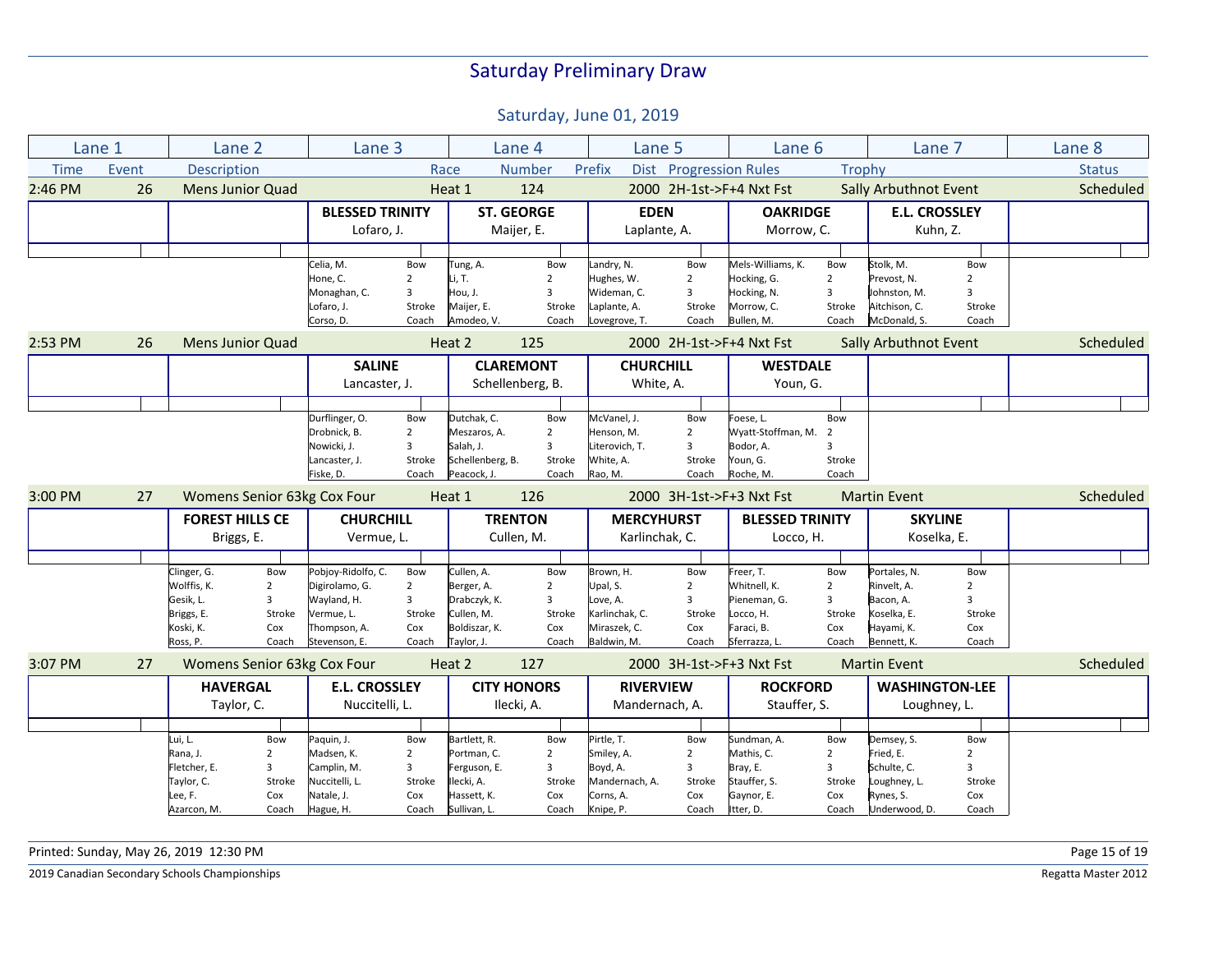Saturday, June 01, 2019

|             | Lane 1 | Lane <sub>2</sub>           |                | Lane 3                 |                |                 | Lane 4            | Lane 5                   |                        | Lane <sub>6</sub>        |                | Lane 7                |                | Lane <sub>8</sub> |                |
|-------------|--------|-----------------------------|----------------|------------------------|----------------|-----------------|-------------------|--------------------------|------------------------|--------------------------|----------------|-----------------------|----------------|-------------------|----------------|
|             |        |                             |                |                        |                |                 |                   |                          |                        |                          |                |                       |                |                   |                |
| <b>Time</b> | Event  | <b>Description</b>          |                |                        |                | Race            | <b>Number</b>     | Prefix                   | Dist Progression Rules |                          |                | Trophy                |                |                   | <b>Status</b>  |
| 3:14 PM     | 27     | Womens Senior 63kg Cox Four |                |                        |                | Heat 3          | 128               |                          |                        | 2000 3H-1st->F+3 Nxt Fst |                | <b>Martin Event</b>   |                |                   | Scheduled      |
|             |        | <b>CLAREMONT</b>            |                | <b>MOUNT ST. MARY</b>  |                |                 | <b>GROSSE ILE</b> | <b>WESTDALE</b>          |                        | <b>S.M.U.S.</b>          |                | <b>DAWSON</b>         |                |                   |                |
|             |        | Kwan, C.                    |                | Librock, K.            |                |                 | Korte, S.         | Henderson, R.            |                        | O'Connor, K.             |                | Loth, J.              |                |                   |                |
|             |        |                             |                |                        |                |                 |                   |                          |                        |                          |                |                       |                |                   |                |
|             |        | Ungureanu, A.               | Bow            | McNamara, E.           | Bow            | Flessland. E.   | Bow               | Battersby, M.            | Bow                    | Girardeaux, L.           | Bow            | McDougall-Vick, G.    | Bow            |                   |                |
|             |        | Scott, K.                   | $\overline{2}$ | Papendick, C.          | $\overline{2}$ | Kalata, C.      | $\overline{2}$    | Deathe, S.               | $\overline{2}$         | Jiang, K.                | $\overline{2}$ | Bortkiewicz, V.       | $\overline{2}$ |                   |                |
|             |        | Vincent, S.                 | $\overline{3}$ | Rogers, C.             | 3              | Murphy, T.      | $\overline{3}$    | Reda, F.                 | $\overline{3}$         | Furey, T.                | 3              | Shoam, R.             | 3              |                   |                |
|             |        | Kwan, C.                    | Stroke         | Librock, K.            | Stroke         | Korte, S.       | Stroke            | Henderson, R.            | Stroke                 | O'Connor, K.             | Stroke         | Loth, J.              | Stroke         |                   |                |
|             |        | Cunningham, C.              | Cox            | Gibbons, D.            | Cox            | Pettry, C.      | Cox               | McGall, K.               | Cox                    | Considine, A.            | Cox            | Kuflik, A.            | Cox            |                   |                |
|             |        | Peacock, J.                 | Coach          | Treanor, I.            | Coach          | Sitek, S.       | Coach             | Beshoff, T.              | Coach                  | Walker Curry, S.         | Coach          | Rochon, J.            | Coach          |                   |                |
| 3:21 PM     | 28     | <b>Womens Junior Eight</b>  |                |                        |                | 129<br>Heat 1   |                   | 2000 3H-1st->F+3 Nxt Fst |                        |                          |                | Beta Sigma PHI Event  |                | Scheduled         |                |
|             |        | <b>SAINT FRANCIS</b>        |                | <b>FOREST HILLS CE</b> |                | <b>BANTING</b>  |                   | <b>RIDLEY</b>            |                        | <b>FOREST HILLS NO</b>   |                | <b>NARDIN</b>         |                | <b>ROOSEVELT</b>  |                |
|             |        | Shanahan, K.                |                | Cool, A.               |                |                 | Hartley, M.       |                          | Bokhari, N.            |                          | Green, M.      | Boyd, G.              |                | Gutierrez, J.     |                |
|             |        |                             |                |                        |                |                 |                   |                          |                        |                          |                |                       |                |                   |                |
|             |        | Valvano, I.                 | Bow            | Murphy, E.             | Bow            | Wong, L.        | Bow               | Zaidi, S.                | Bow                    | Schaible, M.             | Bow            | Muscarella, S.        | Bow            | Kovesdi, J.       | Bow            |
|             |        | Bruzzese, M.                | $\overline{2}$ | Veneklase, R.          | $\overline{2}$ | Smith, J.       | $\overline{2}$    | Ouellette, C.            | $\overline{2}$         | Martin, S.               | $\overline{2}$ | Schultz, H.           | $\overline{2}$ | Remisoski, L.     | $\overline{2}$ |
|             |        | Steiger, A.                 | 3              | Hahn. J.               | $\overline{3}$ | Bickford, E.    | $\overline{3}$    | Nitsopoulos, J.          | 3                      | Patterson, A.            | 3              | Dodman, E.            | 3              | Bitner, I.        | $\overline{3}$ |
|             |        | Whitman, M.                 | $\overline{4}$ | Dewald, O.             | $\overline{4}$ | Purdy, R.       | $\overline{4}$    | Patwardan, R.            | $\overline{4}$         | Green, M.                | $\overline{4}$ | Smith, S.             | $\overline{4}$ | Richardson, E.    | $\overline{4}$ |
|             |        | Otta, G.                    | 5              | Greenwood, V.          | 5              | Osborne, A.     | 5                 | Lee, I.                  | 5                      | Glashouwer, L.           | 5              | Smith, E.             | 5              | Stathakis, S.     | 5              |
|             |        | Orth, T.                    | 6              | Niswonger, D.          | 6              | Hopkins, M.     | 6                 | Grubic, O.               | 6                      | Yocum, M.                | 6              | Bauer, L.             | 6              | MacIntyre, E.     | 6              |
|             |        | Jackson. M.                 | $\overline{7}$ | Beatty, R.             | $\overline{7}$ | Bouck. E.       | $\overline{7}$    | Anderson, S.             | $\overline{7}$         | Anastasiu. K.            | $\overline{7}$ | Anthony, S.           | $\overline{7}$ | Schroeder. J.     | $\overline{7}$ |
|             |        | Shanahan, K.                | Stroke         | Cool, A.               | Stroke         | Hartley, M.     | Stroke            | Bokhari, N.              | Stroke                 | Poltrock, M.             | Stroke         | Boyd, G.              | Stroke         | Gutierrez, J.     | Stroke         |
|             |        | Testa, J.                   | Cox            | Cushman. M.            | Cox            | Vandeerveen. F. | Cox               | Searle, T.               | Cox                    | Betz, A.                 | Cox            | Weber. N.             | Cox            | Clark, M.         | Cox            |
|             |        | lannizzi, L.                | Coach          | Ross, P.               | Coach          | Morrow, J       | Coach             | Schwandt, L.             | Coach                  | Mankins, C.              | Coach          | McNamara, A.          | Coach          | Swistara, K.      | Coach          |
| 3:28 PM     | 28     | <b>Womens Junior Eight</b>  |                |                        |                | Heat 2<br>130   |                   | 2000 3H-1st->F+3 Nxt Fst |                        |                          |                | Beta Sigma PHI Event  |                | Scheduled         |                |
|             |        | <b>WASHINGTON-LEE</b>       |                | <b>S.M.U.S.</b>        |                |                 | <b>ROCKFORD</b>   | <b>GRIMSBY</b>           |                        | <b>SKYLINE</b>           |                | <b>MOUNT ST. MARY</b> |                | <b>BRANKSOME</b>  |                |
|             |        | Luvsanchultem, A.           |                | Yao, K.                |                |                 | Sluiter, A.       | Dockray, G.              |                        | Bellovin, Z.             |                | Topolski, G.          |                | Rea, E.           |                |
|             |        |                             |                |                        |                |                 |                   |                          |                        |                          |                |                       |                |                   |                |
|             |        | Herrity, R.                 | Bow            | McElroy, C.            | Bow            | Dukes, K.       | Bow               | Davis, O.                | Bow                    | Ridha, S.                | Bow            | Slachciak, A.         | Bow            | Darou-Santos, K.  | Bow            |
|             |        | Brennan, K.                 | 2              | Ellsay, C.             | $\overline{2}$ | Peterson, R.    | $\overline{2}$    | Woodley, D.              | $\overline{2}$         | Aldrich, M.              | $\overline{2}$ | Sarkisian, G.         | $\overline{2}$ | Murphy Ives, M.   | $\overline{2}$ |
|             |        | D'itri, K.                  | 3              | Knezevic, I.           | 3              | Merritt, C.     | $\overline{3}$    | Gratton, H.              | $\overline{3}$         | Talley, L.               | 3              | Zajac, K.             | 3              | Kypreos, A.       | 3              |
|             |        | Holt, B.                    | $\overline{4}$ | Rolfe, F.              | $\overline{a}$ | MacKenzie, I.   | $\overline{4}$    | Wilson, S.               | $\overline{4}$         | Hansen, O.               | 4              | McNamara, E.          | $\overline{4}$ | Groenewegen, J.   | $\overline{4}$ |
|             |        | Jayne, L.                   | 5              | Sheehan, M.            | 5              | Skarda, A.      | 5                 | McDaniel, O.             | 5                      | Cooper, L.               | 5              | Conrad, T.            | 5              | Prince, M.        | 5              |
|             |        | Engelken, E.                | 6              | Curry, E.              | 6              | Boss, M.        | 6                 | Zoubkov, K.              | 6                      | Unsworth, E.             | 6              | Johnston, T.          | 6              | Wu, J.            | 6              |
|             |        | Cullen, V.                  | $\overline{7}$ | Selwood, E.            | $\overline{7}$ | MacKa, I.       | $\overline{7}$    | Opdam, R.                | $\overline{7}$         | MacK, G.                 | $\overline{7}$ | Bellanti, A.          | $7^{\circ}$    | Senst, P.         | $\overline{7}$ |
|             |        | Luvsanchultem, A.           | Stroke         | Yao, K.                | Stroke         | Sluiter, A.     | Stroke            | Dockray, G.              | Stroke                 | Bellovin, Z.             | Stroke         | Topolski, G.          | Stroke         | Rea, E.           | Stroke         |
|             |        | Huther, E.                  | Cox            | Khoo, A.               | Cox            | McMahon, R.     | Cox               | Roik, O.                 | Cox                    | Hill, E.                 | Cox            | Brouillard, R.        | Cox            | Rao, P.           | Cox            |
|             |        | Downey, K.                  | Coach          | Walker Curry, S.       | Coach          | Itter, D.       | Coach             | Lancaster, J.            | Coach                  | Davis-Brady, L.          | Coach          | Treanor, I.           | Coach          | Marchant, K.      | Coach          |
|             |        |                             |                |                        |                |                 |                   |                          |                        |                          |                |                       |                |                   |                |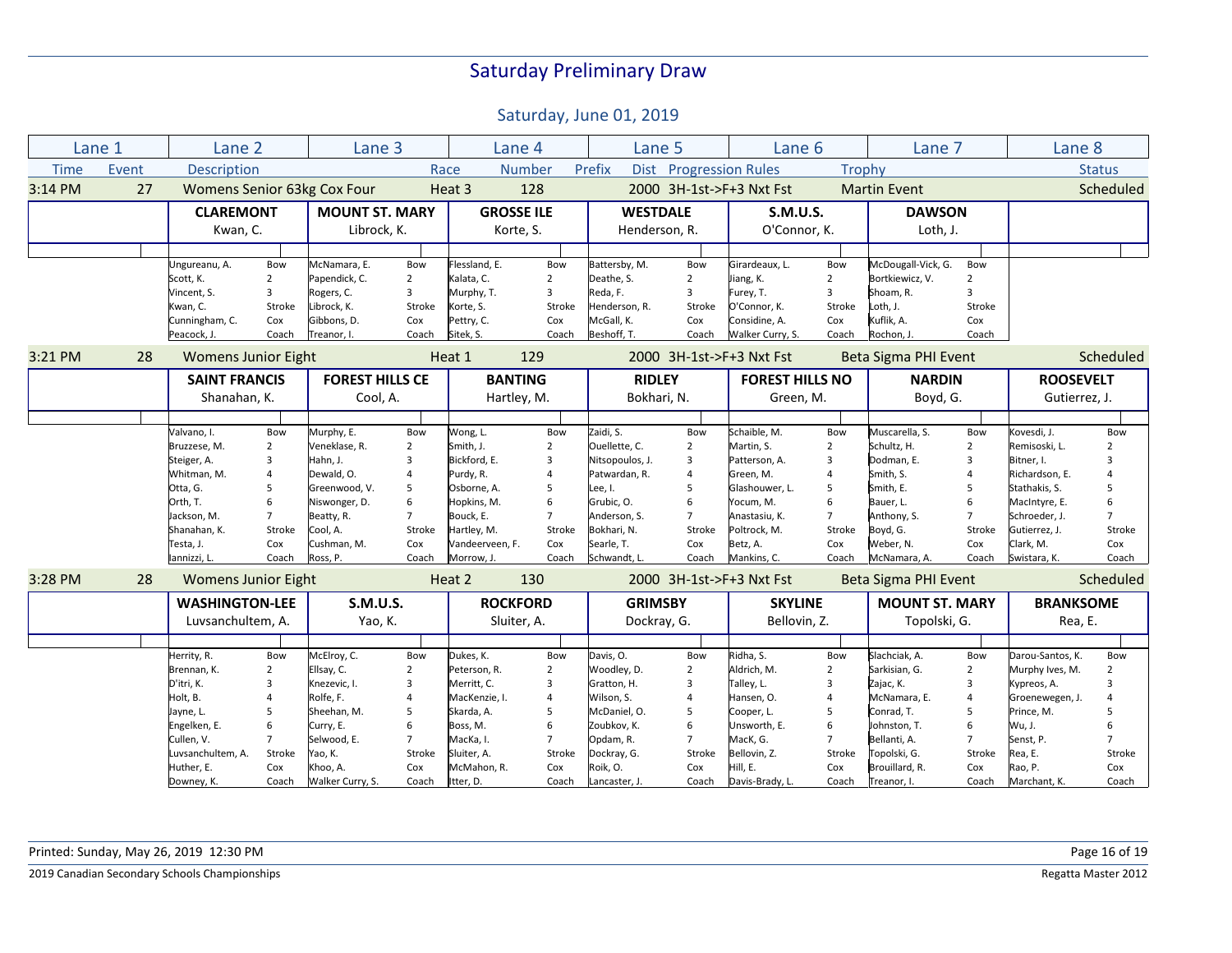|             | Lane 1                        | Lane 2                     |                | Lane <sub>3</sub>  |                 |                  | Lane 4          | Lane 5                |                          | Lane 6                   |                | Lane 7                     |                         |             | Lane 8           |
|-------------|-------------------------------|----------------------------|----------------|--------------------|-----------------|------------------|-----------------|-----------------------|--------------------------|--------------------------|----------------|----------------------------|-------------------------|-------------|------------------|
| <b>Time</b> | Event                         | Description                |                |                    |                 | Race             | <b>Number</b>   | Prefix<br><b>Dist</b> | <b>Progression Rules</b> |                          | Trophy         |                            |                         |             | <b>Status</b>    |
| 3:35 PM     | 28                            | <b>Womens Junior Eight</b> |                |                    |                 | Heat 3           | 131             |                       |                          | 2000 3H-1st->F+3 Nxt Fst |                | Beta Sigma PHI Event       |                         |             | Scheduled        |
|             |                               | <b>KINGSTON CVI</b>        |                | <b>BISH TONNOS</b> |                 | <b>BRENTWOOD</b> |                 | <b>CHURCHILL</b>      |                          | <b>A.A. PIONEER</b>      |                | <b>HAVERGAL</b>            |                         |             |                  |
|             |                               | Parker, L.                 |                | Begadon, S.        |                 |                  | Golding, S.     | Broderick, H.         |                          | Bassett, E.              |                | McKenzie, G.               |                         |             |                  |
|             |                               |                            |                |                    |                 |                  |                 |                       |                          |                          |                |                            |                         |             |                  |
|             |                               | Hunter, E.                 | Bow            | Leombruni, K.      | Bow             | Pavlis, A.       | Bow             | Barnes, S.            | Bow                      | Davidson-Walshe, L.      | Bow            | Guy, S.                    | Bow                     |             |                  |
|             |                               | Durocher, S.               | $\overline{2}$ | Emond, V.          | 2               | Pavlis, E.       | $\overline{2}$  | Moreash, K.           | $\overline{2}$           | Bajcz, K.                | $\overline{2}$ | Gabor, A.                  |                         |             |                  |
|             |                               | Manning, N.                | $\overline{3}$ | Tassone, M.        | 3               | Roy, A.          | 3               | Oladipo, T.           | 3                        | Coolican, M.             | 3              | Lawrence, R.               | $\overline{\mathbf{3}}$ |             |                  |
|             |                               | Mahood, B.                 | $\overline{4}$ | Fraser, J.         |                 | Carter, L.       |                 | Haymes, J.            | $\overline{4}$           | Sanogo, A.               |                | Pundit, A.                 |                         |             |                  |
|             |                               | Aucoin, E.                 | 5              | Leombruni, K.      | 5               | Curtis, S.       | 5               | White, O.             | 5                        | Akey, L.                 |                | Uleckas, S.                |                         |             |                  |
|             |                               | Ferguson, I.               | 6              | Martire, L.        |                 | Lenarcic, J.     | 6               | Millin, K.            | 6                        | Kennel, G.               |                | McCurdy-Franks, E.         | 6                       |             |                  |
|             |                               | Derbyshire, C.             | $\overline{7}$ | Lock, R.           |                 | Ledingham, S.    | $\overline{7}$  | Vickers, T.           | $\overline{7}$           | Ai, T.                   |                | Shen, A.                   |                         |             |                  |
|             |                               | Parker, L.                 | Stroke         | Begadon, S.        | Stroke          | Golding, S.      | Stroke          | Broderick, H.         | Stroke                   | Bassett, E.              | Stroke         | McKenzie, G.               | Stroke                  |             |                  |
|             |                               | Paquin, S.                 | Cox            | Woodard, H.        | Cox             | Nimmo, E.        | Cox             | Grant, K.             | Cox                      | Thomas, G.               | Cox            | You, C.                    | Cox                     |             |                  |
|             |                               | Horne, M.                  | Coach          | Pollock, C.        | Coach           | Braithwaite, M.  | Coach           | Stevenson, E.         | Coach                    | Griffith, R.             | Coach          | Azarcon, M.                | Coach                   |             |                  |
| 3:42 PM     | Mens Senior 72kg Single<br>29 |                            |                |                    | SF <sub>1</sub> | 132              |                 | 2000 2SF-1 to 3->F    |                          | Ken Thorborn Event       |                |                            |                         | Scheduled   |                  |
|             |                               |                            |                |                    |                 |                  |                 |                       |                          |                          |                |                            |                         |             |                  |
|             |                               |                            |                |                    |                 |                  |                 |                       |                          |                          |                |                            |                         |             |                  |
|             |                               |                            |                |                    |                 |                  |                 |                       |                          |                          |                |                            |                         |             |                  |
| 3:49 PM     | 29                            | Mens Senior 72kg Single    |                |                    |                 | SF <sub>2</sub>  | 133             |                       | 2000 2SF-1 to 3->F       |                          |                | Ken Thorborn Event         |                         |             | Scheduled        |
|             |                               |                            |                |                    |                 |                  |                 |                       |                          |                          |                |                            |                         |             |                  |
|             |                               |                            |                |                    |                 |                  |                 |                       |                          |                          |                |                            |                         |             |                  |
|             |                               |                            |                |                    |                 |                  |                 |                       |                          |                          |                |                            |                         |             |                  |
| 3:56 PM     | 30                            | Mens Senior 72kg Cox Four  |                |                    |                 | Heat 1           | 134             |                       |                          | 2000 3H-1st->F+3 Nxt Fst |                | James Allen Memorial Event |                         |             | Scheduled        |
|             |                               | <b>MERCYHURST</b>          |                | <b>CRESTWOOD</b>   |                 |                  | <b>CANISIUS</b> | <b>ORCHARD LAKE</b>   |                          | <b>SKYLINE</b>           |                | <b>UPPER CANADA</b>        |                         |             | <b>ROOSEVELT</b> |
|             |                               | Wise, B.                   |                | Skowron, J.        |                 |                  | Porter, Z.      | Spengler, E.          |                          | Leyland, A.              |                | Steiner, A.                |                         |             | Gates, N.        |
|             |                               |                            |                |                    |                 |                  |                 |                       |                          |                          |                |                            |                         |             |                  |
|             |                               | Warshaw, S.                | Bow            | Hamade, I.         | Bow             | Sass, N.         | Bow             | Czmer, M.             | Bow                      | Wright, E.               | Bow            | O'Brien, N.                | Bow                     | Hickey, N.  | Bow              |
|             |                               | Barbero, N.                | $\overline{2}$ | El-Assaad, Z.      | $\overline{2}$  | Mecca, Z.        | $\overline{2}$  | Ficyk, H.             | $\overline{2}$           | Carroll, J.              | $\overline{2}$ | MacLean, C.                | $\overline{2}$          | Samyn, J.   | 2                |
|             |                               | Nestor, A.                 | $\overline{3}$ | Abbasi, M.         | $\overline{3}$  | Korn, C.         | 3               | Harrington, N.        | 3                        | Schrag, C.               | 3              | Turner, D.                 | 3                       | Skolnik, M. | 3                |
|             |                               | Wise, B.                   | Stroke         | Skowron, J.        | Stroke          | Porter, Z.       | Stroke          | Spengler, E.          | Stroke                   | Leyland, A.              | Stroke         | Steiner, A.                | Stroke                  | Gates, N.   | Stroke           |
|             |                               | Warzynak, T.               | Cox            | Bazzi, I.          | Cox             | Weckerle, G.     | Cox             | Kramer, N.            | Cox                      | Hendricks, H.            | Cox            | Bateman, M.                | Cox                     | Burns, M.   | Cox              |
|             |                               | Felice, A.                 | Coach          | Helton, M.         | Coach           | Flaherty, T.     | Coach           | Czarnecki, C.         | Coach                    | De Almeida, J.           | Coach          | Boyd, G.                   | Coach                   | Hickey, T.  | Coach            |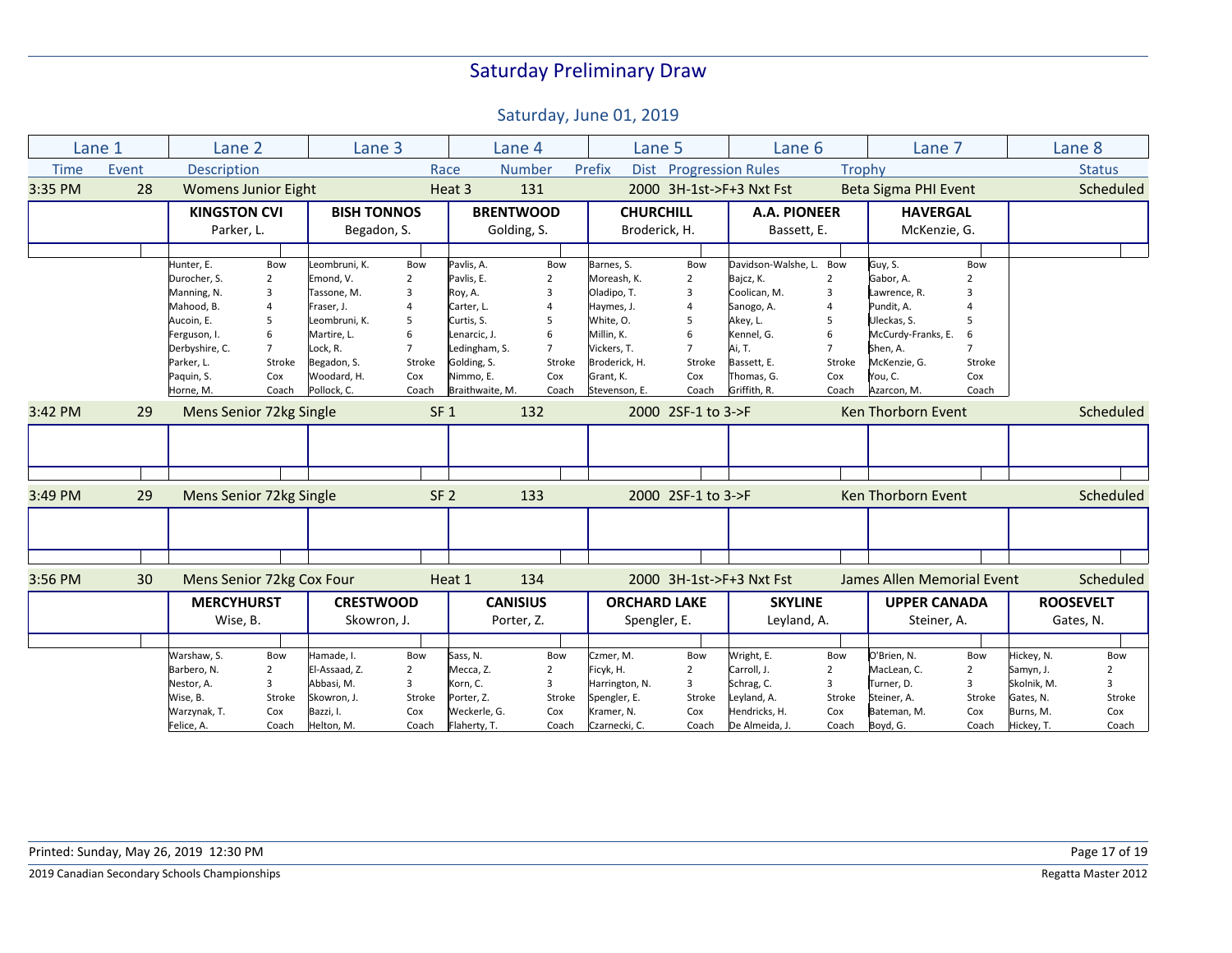Saturday, June 01, 2019

|             | Lane 1 | Lane <sub>2</sub>              |                           | Lane 3                |                | Lane 4           |                  | Lane 5                   |                        | Lane 6                   |                      | Lane 7                                       |                         |               | Lane 8         |
|-------------|--------|--------------------------------|---------------------------|-----------------------|----------------|------------------|------------------|--------------------------|------------------------|--------------------------|----------------------|----------------------------------------------|-------------------------|---------------|----------------|
| <b>Time</b> | Event  | Description                    |                           |                       |                | Race             | <b>Number</b>    | Prefix                   |                        | Dist Progression Rules   | Trophy               |                                              |                         |               | <b>Status</b>  |
| 4:03 PM     | 30     | Mens Senior 72kg Cox Four      |                           |                       |                | Heat 2           | 135              |                          |                        | 2000 3H-1st->F+3 Nxt Fst |                      | James Allen Memorial Event                   |                         |               | Scheduled      |
|             |        | <b>DENIS MORRIS</b>            |                           | <b>WASHINGTON-LEE</b> |                | <b>RIVERVIEW</b> |                  | <b>FOREST HILLS NO</b>   |                        | <b>ST. GEORGE</b>        |                      | <b>GRIMSBY</b>                               |                         |               | <b>TRINITY</b> |
|             |        | Hockey, M.                     |                           | Kirchenbauer, R.      |                | Medel, C.        |                  | Zawodny, D.              |                        | Lee Zhang, J.            |                      | Bourdeau, M.                                 |                         |               | Traugott, B.   |
|             |        |                                |                           |                       |                |                  |                  |                          |                        |                          |                      |                                              |                         |               |                |
|             |        | Morgan, K.                     | Bow                       | Garfinkel, J.         | Bow            | Tuttle, D.       | Bow              | Sangro, S.               | Bow                    | Demens, C.               | Bow                  | Boles, J.                                    | Bow                     | Youssef, A.   | Bow            |
|             |        | Dipompeo, G.                   | $\overline{2}$            | Odenwelder, R.        | $\overline{2}$ | Pirtle, G.       | $\overline{2}$   | Hester, J.               | $\overline{2}$         | Ma, E.                   | $\overline{2}$       | Holland, R.                                  | $\overline{2}$          | Belanger, J.  | $\overline{2}$ |
|             |        | Foster, J.                     | 3                         | Auth, C.              | 3              | Korogiannis, A.  | 3                | Hebreard, E.             | $\overline{3}$         | Szeto, N.                | 3                    | McAlpine, C.                                 | $\overline{3}$          | Schofield, N. | $\overline{3}$ |
|             |        | Hockey, M.                     | Stroke                    | Kirchenbauer, R.      | Stroke         | Medel, C.        | Stroke           | Smith, M.                | Stroke                 | Lee Zhang, J.            | Stroke               | Bourdeau, M.                                 | Stroke                  | Traugott, B.  | Stroke         |
|             |        | Lobzun, A.                     | Cox                       | Meldrum, A.           | Cox            | Corns, A.        | Cox              | Pool, L.                 | Cox                    | Hughes, J.               | Cox                  | Yoder, I.                                    | Cox                     | Tidman, H.    | Cox            |
|             |        | Malone, W.                     | Coach                     | Shaw, R.              | Coach          | Knipe, P.        | Coach            | Mankins, C.              | Coach                  | Leyland, S.              | Coach                | Fisher, B.                                   | Coach                   | Hamilton, J.  | Coach          |
| 4:10 PM     | 30     |                                | Mens Senior 72kg Cox Four |                       |                | Heat 3<br>136    |                  | 2000 3H-1st->F+3 Nxt Fst |                        |                          |                      | James Allen Memorial Event                   |                         |               | Scheduled      |
|             |        | <b>CLAREMONT</b>               |                           | <b>ROCKFORD</b>       |                |                  | <b>VANCOUVER</b> |                          | <b>FOREST HILLS CE</b> |                          | <b>E.L. CROSSLEY</b> | <b>TRENTON</b>                               |                         |               |                |
|             |        | Jo, J.                         |                           | Sundman, S.           |                | MacDonald, J.    |                  | Wooden, T.               |                        | Suthons, A.              |                      | Irvin, T.                                    |                         |               |                |
|             |        |                                |                           |                       |                |                  |                  |                          |                        |                          |                      |                                              |                         |               |                |
|             |        | Loewen, J.                     | Bow                       | Scott, J.             | Bow            | Cheong, J.       | Bow              | Sjolin, N.               | Bow                    | Hansler, W.              | Bow                  | Thompson, J.                                 | Bow                     |               |                |
|             |        | Raschdorf, M.                  | $\overline{2}$            | Baker, D.             | $\overline{2}$ | Luteijn, J.      | $\overline{2}$   | Busch, B.                | $\overline{2}$         | Woodhouse, K.            | $\overline{2}$       | Raupp, C.                                    | $\overline{2}$          |               |                |
|             |        | Rampon, K.                     | 3                         | Saenz, J.             | 3              | Harris, S.       | 3                | Scholtens, C.            | 3                      | Veld, C.                 | 3                    | Jimenez, G.                                  | $\overline{\mathbf{3}}$ |               |                |
|             |        | Jo, J.                         | Stroke                    | Sundman, S.           | Stroke         | MacDonald, J.    | Stroke           | Wooden, T.               | Stroke                 | Suthons, A.              | Stroke               | Irvin, T.                                    | Stroke                  |               |                |
|             |        | Plater, L.                     | Cox                       | Bertelsen, R.         | Cox            | Planas, E.       | Cox              | Cool, L.                 | Cox                    | Zuidersma, A.            | Cox                  | Himick, M.                                   | Cox                     |               |                |
|             |        | Peacock, J.                    | Coach                     | Anderson, T.          | Coach          | Knorr, A.        | Coach            | Ross, P.                 | Coach                  | MacNally, P.             | Coach                | Taylor, J.                                   | Coach                   |               |                |
| 4:17 PM     | 31     | <b>Womens Senior 59kg Quad</b> |                           |                       |                | 137<br>Heat 1    |                  | 2000 2H-1st->F+4 Nxt Fst |                        |                          |                      | Beta Sigma PHI, M. Roberston Event Scheduled |                         |               |                |
|             |        | <b>S.M.U.S.</b>                |                           | <b>SKYLINE</b>        |                | <b>CLAREMONT</b> |                  | <b>SHAWNIGAN</b>         |                        | <b>HAVERGAL</b>          |                      | <b>E.L. CROSSLEY</b>                         |                         |               |                |
|             |        | Girardeaux, L.                 |                           | Dudley, V.            |                | Kwan, C.         |                  | Meier, B.                |                        | Morassutti, M.           |                      | Nuccitelli, L.                               |                         |               |                |
|             |        |                                |                           |                       |                |                  |                  |                          |                        |                          |                      |                                              |                         |               |                |
|             |        | Jiang, K.                      | Bow                       | Soluk, S.             | Bow            | Ungureanu, A.    | Bow              | Bomans, J.               | Bow                    | White, K.                | Bow                  | Lenson, S.                                   | Bow                     |               |                |
|             |        | Furey, T.                      | $\overline{2}$            | Howell, R.            | $\overline{2}$ | Loewen, J.       | $\overline{2}$   | Lavin, N.                | $\overline{2}$         | Mitchell, B.             | $\overline{2}$       | Vitucci, E.                                  | $\overline{2}$          |               |                |
|             |        | O'Connor, K.                   | 3                         | Ross, H.              | 3              | Vincent, S.      | $\overline{3}$   | .u, C.                   | $\overline{3}$         | Roland, O.               | 3                    | Keith, C.                                    | $\overline{\mathbf{3}}$ |               |                |
|             |        | Girardeaux, L.                 | Stroke                    | Dudley, V.            | Stroke         | Kwan, C.         | Stroke           | Meier, B.                | Stroke                 | Morassutti, M.           | Stroke               | Wilson, A.                                   | Stroke                  |               |                |
|             |        | Walker Curry, S.               | Coach                     | Bennett, K.           | Coach          | Peacock, J.      | Coach            | Montgomery, M.           | Coach                  | Azarcon, M.              | Coach                | Hague, H.                                    | Coach                   |               |                |
| 4:24 PM     | 31     | <b>Womens Senior 59kg Quad</b> |                           |                       |                | Heat 2           | 138              |                          |                        | 2000 2H-1st->F+4 Nxt Fst |                      | Beta Sigma PHI, M. Roberston Event Scheduled |                         |               |                |
|             |        |                                |                           | <b>BRANKSOME</b>      |                | <b>SIMCOE</b>    |                  | <b>RIVERVIEW</b>         |                        | <b>LORNE PARK</b>        |                      | <b>GULF ISLANDS</b>                          |                         |               |                |
|             |        |                                |                           | Ettehadieh, A.        |                | Schellenberg, G. |                  | Brown, P.                |                        | Olvet, R.                |                      | Johnson, Z.                                  |                         |               |                |
|             |        |                                |                           |                       |                |                  |                  |                          |                        |                          |                      |                                              |                         |               |                |
|             |        |                                |                           | Kent, S.              | Bow            | Shute, L.        | Bow              | Ryznar, A.               | Bow                    | Murphy, R.               | Bow                  | Sladen-Dew, C.                               | Bow                     |               |                |
|             |        |                                |                           | Mortimer, C.          | $\overline{2}$ | Burgess, O.      | $\overline{2}$   | Urbanek, S.              | $\overline{2}$         | Till, K.                 | $\overline{2}$       | Sawchuk, C.                                  | $\overline{2}$          |               |                |
|             |        |                                |                           | Rusaw, B.             | 3              | Parkin, E.       | 3                | Peters, R.               | 3                      | Plastich, T.             | 3                    | Barrett, L.                                  | 3                       |               |                |
|             |        |                                |                           | Ettehadieh, A.        | Stroke         | Schellenberg, G. | Stroke           | Brown, P.                | Stroke                 | Olvet, R.                | Stroke               | Johnson, Z.                                  | Stroke                  |               |                |
|             |        |                                |                           | Davenport Huyer, L.   | Coach          | Nail, J.         | Coach            | Knipe, P.                | Coach                  | Tendilla, H.             | Coach                | Mitchell, S.                                 | Coach                   |               |                |

Printed: Sunday, May 26, 2019 12:30 PM Page 18 of 19